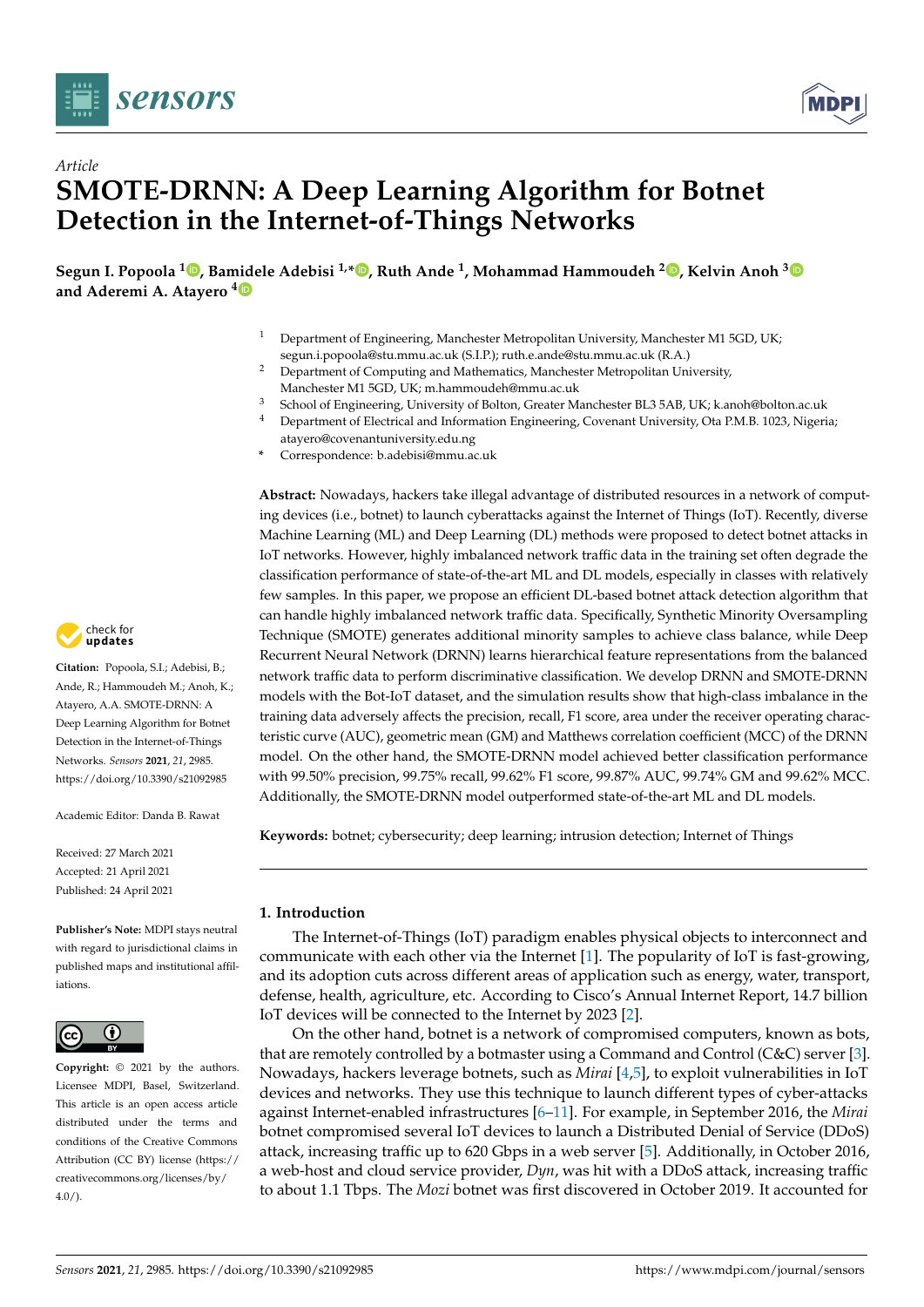close to 90% of the total IoT network traffic monitored by IBM Security X-Force from that time until June 2020; this incidence increased IoT attack volume by 400% compared to the total IoT attack cases in the last two years [\[12\]](#page-17-5).

Cybercriminals can manipulate the energy market for a significant payoff of up to \$24 million if they have access to 50,000 high-wattage IoT devices for only three hours a day, 100 days a year [\[13](#page-17-6)[,14\]](#page-17-7). Additionally, with the current COVID-19 pandemic, corporate and IoT networks have become more vulnerable to botnet attacks because these networks are now being accessed remotely more often than before [\[15\]](#page-17-8). Recent and complex botnet attacks that target IoT networks include Denial of Service (DoS), DDoS, Operating System (OS) Fingerprinting (OSF), Service Scanning (SS), Data Ex-filtration (DE) and Keylogging (KL) [\[16\]](#page-17-9). A unique DoS or DDoS attack can be launched using either a Hypertext Transfer Protocol (HTTP), a Transmission Control Protocol (TCP) or a User Datagram Protocol (UDP). Such botnet attacks are referred to as DoS-HTTP, DoS-TCP, DDoS-UDP, DDoS-HTTP, DDoS-TCP or DDoS-UDP attacks.

Botnet attack detection in IoT networks can be formulated as a classification problem [\[16\]](#page-17-9). For binary classification, each sample in a network traffic packet is classified as either benign or malicious based on certain predefined features. On the other hand, the specific category of botnet attack is identified in multi-class classification. Thus far, Artificial Intelligence (AI) techniques have achieved good performance in handling classification tasks in different application areas including voltage stability assessment of power systems among many others [\[17\]](#page-17-10). Specifically, various Machine Learning (ML) and Deep Learning (DL) models have been developed to classify network traffic data in IoT networks. These models learn the discriminating features of benign traffic and malicious traffic using different architectures such as Random Forest (RF) [\[18\]](#page-17-11), Support Vector Machine (SVM) [\[19\]](#page-17-12), Deep Neural Network (DNN) [\[20\]](#page-17-13), Recurrent Neural Network (RNN) [\[21\]](#page-17-14), Long Short-Term Memory (LSTM) [\[22\]](#page-17-15) and Gated Recurrent Unit (GRU) [\[23\]](#page-17-16). For an in-depth understanding, comprehensive reviews and surveys on the application of ML and DL in intrusion detection are presented in [\[24](#page-17-17)[–29\]](#page-17-18).

Classification of highly imbalanced network traffic data is a difficult task. The data are said to be highly imbalanced when the ratio of the number of samples in the majority class to that of the minority class is more than 1:10 [\[30\]](#page-17-19). High class imbalance degrades the classification performance of ML and DL models in minority classes [\[31,](#page-17-20)[32\]](#page-17-21). In addition to the class imbalance problem, small disjuncts, noise and overlap in network traffic samples can also lead to poor classification performance [\[33](#page-18-0)[,34\]](#page-18-1). In popular botnet attack scenarios such as DDoS, the amount of malicious traffic generated is usually far more than the volume of benign traffic produced by legitimate devices in an IoT network. This means that the number of samples in the *normal* class is very low compared to the number of samples in the *attack* class. In this case, state-of-the-art DL models tend to be biased in favour of the majority (*attack*) class, and this increases the false positive (FP) rate [\[16\]](#page-17-9). The implication of deploying state-of-the-art ML and DL models in real-life IoT networks is that a significant percentage of network traffic data in the minority classes is misclassified, and this may, consequently, lead to a breach of privacy, loss of sensitive information, loss of revenue when applications and services are unavailable, and even loss of lives in critical IoT systems.

In this paper, we propose an efficient DL-based botnet attack detection algorithm to increase the detection rate and to reduce FP in minority classes without increasing the false negative (FN) rate in the majority classes. The main contributions of this paper are as follow:

1. An efficient DL-based botnet attack detection algorithm is proposed for highly imbalanced network traffic data. Synthetic Minority Oversampling Technique (SMOTE) generates additional minority samples to achieve class balance, while Deep RNN (DRNN) learns hierarchical feature representations from the balanced network traffic data to perform discriminative classification.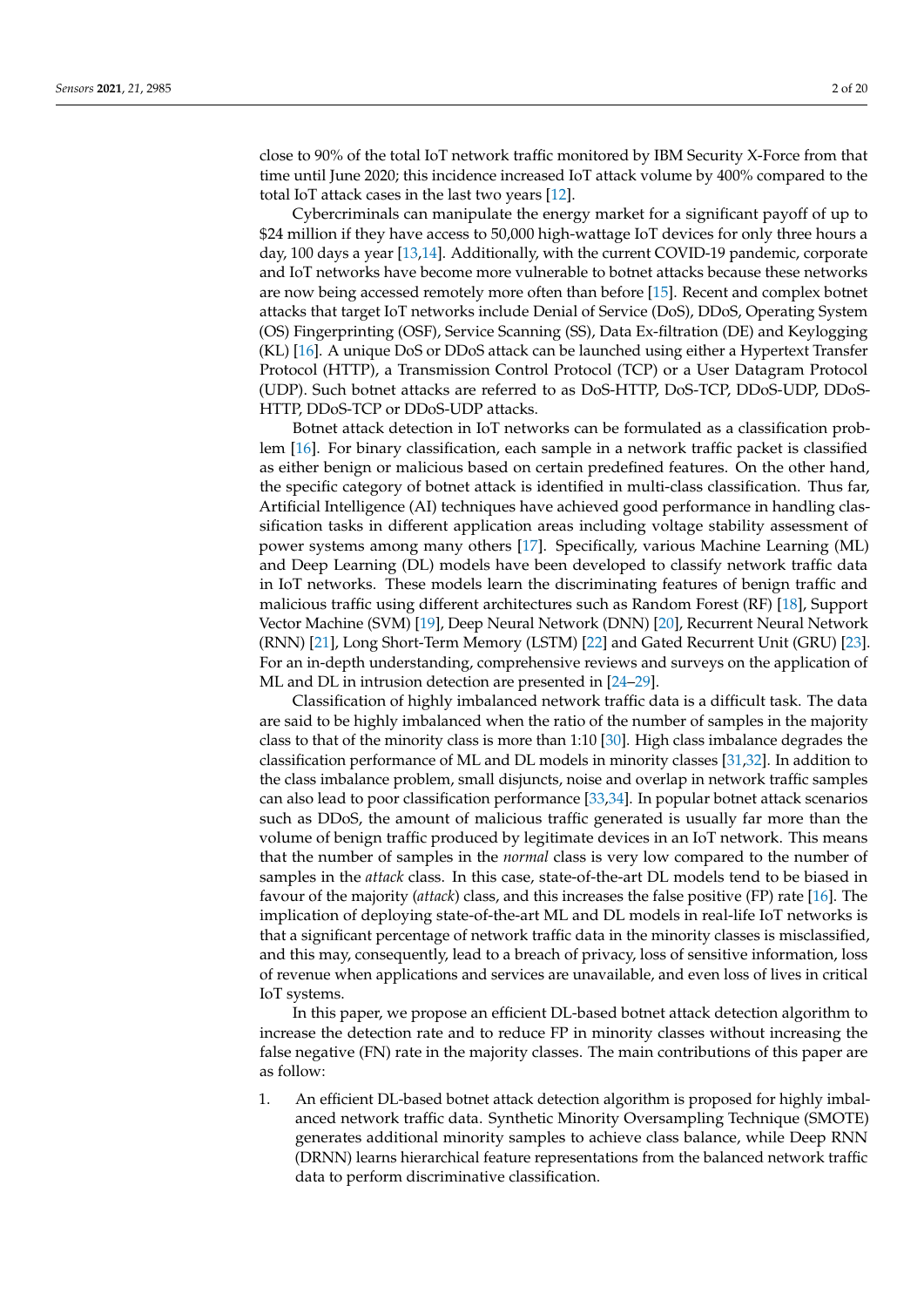- 2. DRNN and SMOTE-DRNN models are trained, validated and tested with the Bot-IoT dataset to classify network traffic samples in the *normal* class and ten botnet attack classes.
- 3. We investigate the effect of class imbalance on the accuracy, precision, recall, F1 score, false positive rate (FPR), negative predictive value (NPV), area under the receiver operating characteristic curve (AUC), geometric mean (GM) and Matthews correlation coefficient (MCC) of the DRNN and SMOTE-DRNN models.
- 4. The training time and the testing time of the DRNN and SMOTE-DRNN models are analysed to evaluate their training speed and detection speed.

The rest of the paper is organised as follows: In Section [2,](#page-2-0) we review the state-of-theart ML and DL methods proposed for botnet attack detection in IoT networks; in Section [3,](#page-5-0) we present a detailed description of the SMOTE-DRNN algorithm and model development process; in Section [4,](#page-9-0) we discuss the results; and in Section [5,](#page-15-0) we summarise the main findings of the paper.

## <span id="page-2-0"></span>**2. Review of Related Works**

In this section, we review the state-of-the-art ML and DL models that were developed with the Bot-IoT dataset [\[16\]](#page-17-9) to detect botnet attacks in IoT networks. Currently, the Bot-IoT dataset is the most relevant and up-to-date publicly available dataset for botnet attack detection in IoT networks because it (a) has IoT network traffic samples, (b) captures complete network information, (c) has a diversity of complex IoT botnet attack scenarios, (d) contains accurate ground truth labels and (e) provides a massive volume of labeled data required for effective supervised DL.

In recent literature, researchers have recommended diverse ML and DL model architectures for botnet detection in IoT networks. Odusami et al. [\[35\]](#page-18-2) proposed LSTM for DDoS attack detection in web servers, but they did not perform any experiment to validate the performance of the proposed method. Biswas and Roy [\[36\]](#page-18-3) proposed the GRU model because it outperformed the Artificial Neural Network (ANN) and LSTM models. However, the performance evaluation was based on accuracy only. Popoola et al. [\[21\]](#page-17-14) proposed Stacked RNN (SRNN), which involves cascading multiple layers of RNN. Tyagi and Kumar [\[37\]](#page-18-4) recommended the RF model because it performed better than the k-Nearest Neighbour (kNN), Logistic Regression (LR), SVM, Multi-Layer Perceptron (MLP) and Decision Tree (DT) models. Lo et al. [\[38\]](#page-18-5) proposed the Edge-based Graph Sample and Aggregate (E-GraphSAGE) model and it outperformed the Extreme Gradient Boosting (XGBoost) and DT models. Chauhan and Atulkar [\[39\]](#page-18-6) suggested the Light Gradient Boosting Machine (LGBM) model because it outperformed RF, Extra Tree (ET), Gradient Boost (GB) and XGBoost models. In [\[40\]](#page-18-7), the Convolutional Neural Network (CNN) model outperformed the RNN, LSTM and GRU models. Huong et al. [\[41](#page-18-8)[,42\]](#page-18-9) proposed a lowcomplexity edge-cloud DNN model, which achieved better performance than the kNN, DT, RF and SVM models. Lee et al. [\[43\]](#page-18-10) employed RF for botnet attack classification in an IoT smart factory. Shafiq et al. [\[44\]](#page-18-11) developed the Bayes Network (BN), C4.5 DT, Naive Bayes (NB), RF and Random Tree (RT) models. The bijective soft set algorithm [\[45\]](#page-18-12) was used to determine the most effective ML model based on accuracy, precision, recall and training time. Zakariyya et al. [\[46\]](#page-18-13) recommended LGBM as a resource-efficient ML method. Susilo et al. [\[47\]](#page-18-14) proposed the CNN model for botnet detection in Software-Defined Networks (SDN), and it outperformed the RF model. In [\[48\]](#page-18-15), the DNN model achieved a higher classification accuracy than the LR, kNN, DT, Classification And Regression Tree (CART) and SVM models. Das et al. [\[49\]](#page-18-16) developed the RF, RT, NB, C4.5 DT, Reduced Error Pruning Tree (REPT), BN and partial decision tree (PART) models with the 10 best features in [\[16\]](#page-17-9). In [\[50\]](#page-18-17), the DT model outperformed the NB, kNN and SVM models. Sriram et al. [\[51\]](#page-18-18) concluded that DL models perform better than classical ML models.

In another group of studies, two or more ML/DL architectures were combined to form a hybrid model. Popoola et al. [\[22\]](#page-17-15) proposed a hybrid DL method based on the combination of LSTM Autoencoder (LAE) and deep Bidirectional LSTM (BLSTM) model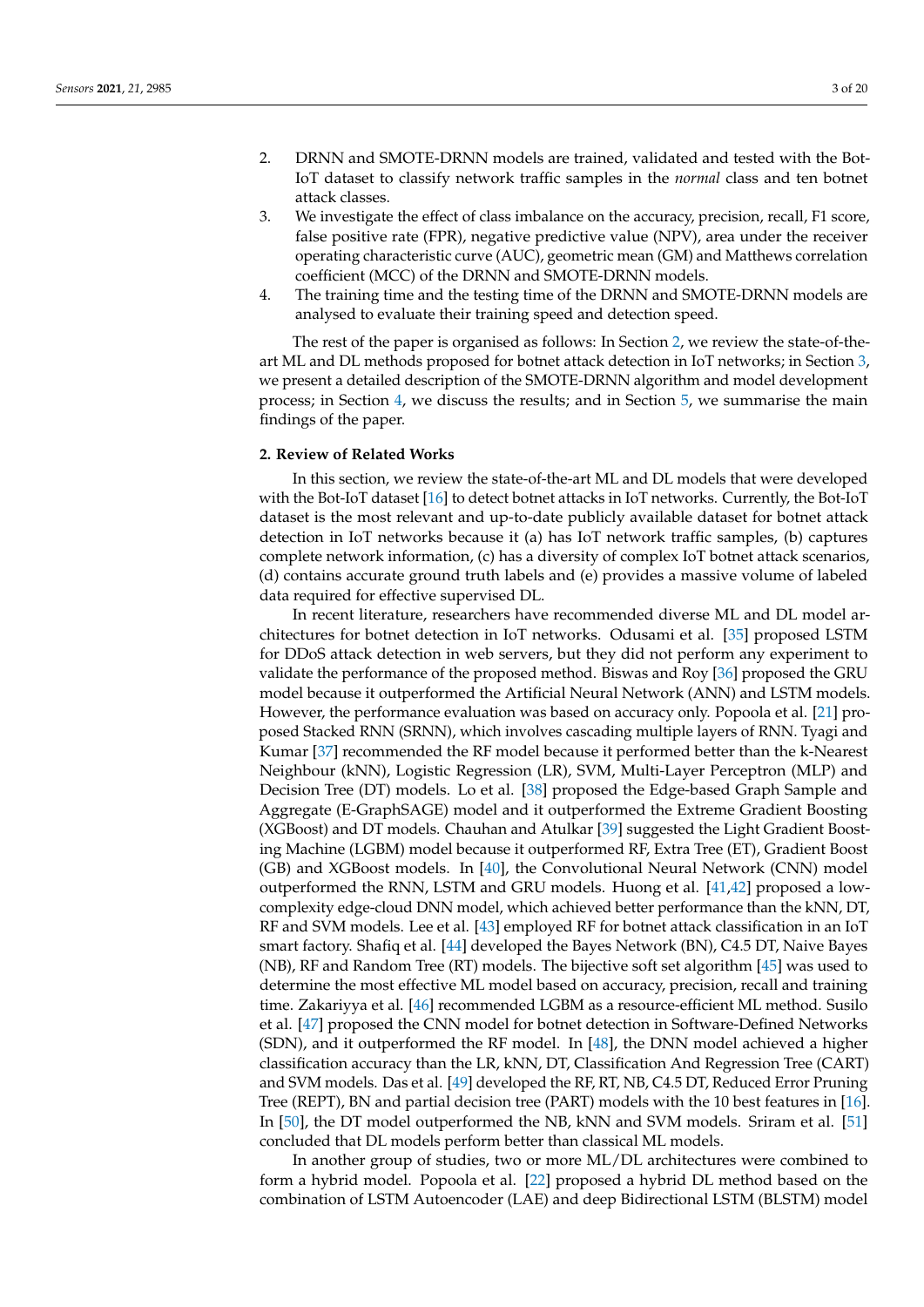architectures. LAE reduces the dimensionality of network traffic features to save memory space and to increase computation speed. On the other hand, deep BLSTM learns the longterm temporal relationships among the low-dimensional features to correctly distinguish between benign traffic and different classes of botnet attack traffic. Priya et al. [\[52\]](#page-18-19) combined SVM, NB, DT, RF and ANN to develop an ensemble classifier for attack detection in Industrial IoT (IIoT). Kunang et al. [\[53\]](#page-18-20) proposed a hybrid DL method by cascading Autoencoder (AE) and DNN model structures. AE performs feature extraction, while DNN performs the classification task. Zixu et al. [\[54\]](#page-18-21) merged Generative Adversarial Network (GAN) with AE to detect botnet attacks in distributed IoT networks. Ge et al. [\[55\]](#page-18-22) combined the concept of transfer learning with DNN. Bhuvaneswari and Selvakumar [\[56\]](#page-18-23) developed the Vector Convolutional Deep Learning (VCDL) model, which employed a vector convolutional network for feature extraction and a fully connected network for classification. Asadi et al. [\[57\]](#page-18-24) developed a hybrid ML model, which comprised the DNN, SVM and C4.5 decision tree algorithms. Khraisat et al. [\[58\]](#page-18-25) developed a hybrid ML model, which comprised One-Class SVM (OCSVM) and C4.5 DT. Aldhaheri et al. [\[59\]](#page-19-0) developed a hybrid between the Self Normalising Neural Network (SNN) and Dendritic Cell Algorithm (DCA) models with five optimal network traffic features, which were selected from the 10 best features in [\[16\]](#page-17-9) using the information gain method [\[60\]](#page-19-1).

Furthermore, different optimisation techniques were proposed to improve the classification performance of ML and DL models. Popoola et al. [\[23\]](#page-17-16) proposed a method that helps determine the most appropriate set of hyperparameters for training the Bidirectional GRU (BGRU) model in an efficient manner. Samdekar et al. [\[61\]](#page-19-2) recommended the Firefly Algorithm (FA) for feature dimensionality reduction because it outperformed the Chi-Square, ET and Principal Component Analysis (PCA) methods when SVM was used for classification. Kumar et al. [\[62\]](#page-19-3) proposed the combination of the correlation coefficient, RF mean decrease accuracy and gain ratio for selection of the most relevant features. Kunang et al. [\[53\]](#page-18-20) and Injadat et al. [\[63\]](#page-19-4) proposed the Bayesian Optimisation Gaussian Process (BO-GP) method to optimise the hyperparameters of the AE-DNN and DT models, respectively. In [\[64\]](#page-19-5), Binary Grey Wolf Optimisation (BGWO) was used for feature selection while NB was used for classification. Orevski and Androcec [\[65\]](#page-19-6) used Genetic Algorithm (GA) to optimise the hyperparameters of ANN. In [\[66\]](#page-19-7), Particle Swarm Optimisation (PSO) algorithm was used to determine the best hyperparameters that maximise AUC.

In the literature, botnet attack detection in IoT networks was treated as a classification task. Different ML and DL models have been developed for botnet attack detection in binary, 5-class or 11-class classification scenarios. For binary classification, ML/DL models were developed such that each sample of the network traffic data in the Bot-IoT dataset was classified as either *normal* or *attack*. For 5-class classification, four categories of botnet attacks, namely DDoS, DoS, reconnaissance and theft, were considered. For the 11-class classification scenario, ten categories of botnet attacks, namely DDoS-HTTP (DDH), DDoS-TCP (DDT), DDoS-UDP (DDU), DoS-HTTP (DH), DoS-TCP (DT), DoS-UDP (DU), OS fingerprinting (OSF), service scanning (SS), data exfiltration (DE) and keylogging (KL), were considered. In order to cover all of the available botnet attack types, our study focuses on botnet attack detection in an 11-class classification scenario.

Ferrag et al. [\[67\]](#page-19-8) proposed an RNN model that employs a single hidden layer and 60 hidden neurons. The model was trained with 1,878,561 network traffic samples for five epochs using a batch size of 100. The classification performance of the RNN model was evaluated with 1,797,803 network traffic samples in the test set. The RNN model outperformed the SVM, RF and NB models. The RNN model had the highest recall value for each of the 10 botnet attack classes. Furthermore, the overall recall and the FPR of the RNN model were the highest and lowest, respectively.

Ferrag et al. [\[68\]](#page-19-9) investigated the effectiveness of three deep discriminative models (DNN, RNN and CNN) and four deep generative models (Restricted Boltzmann Machine (RBM), Deep Belief Network (DBN), Deep Boltzmann Machine (DBM) and Deep AE (DAE)) for botnet attack detection in IoT networks. These models employed a single hidden layer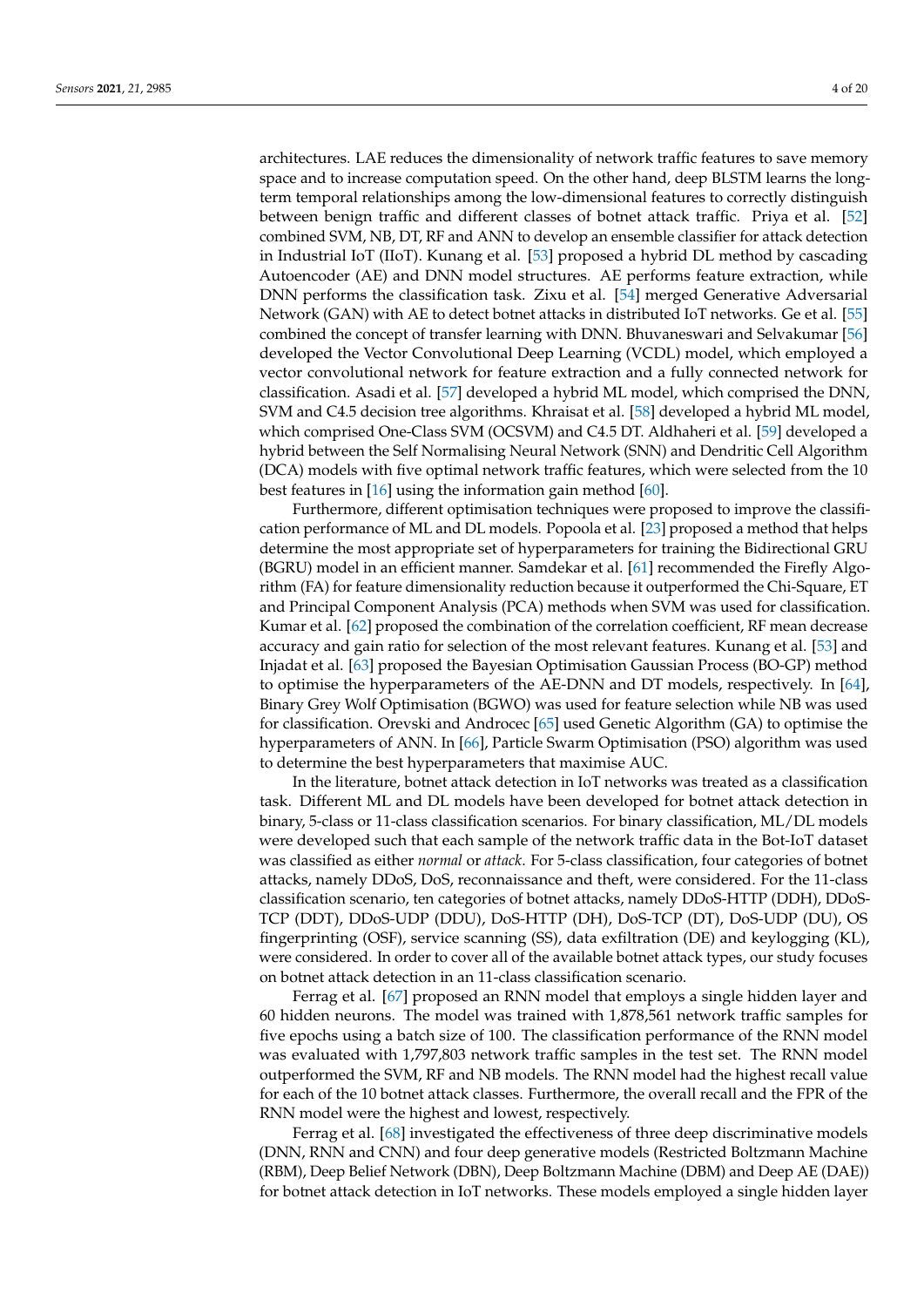and 15–100 hidden neurons. The activation functions at the hidden layer and the output layer were sigmoid and softmax, respectively. The DL models were trained with 5,877,647 network traffic samples for 100 epochs, given a learning rate of 0.01–0.5 and a batch size of 1000. The classification performance of the DL models was evaluated with 1,469,413 network traffic samples in the test set. The authors presented the recall of the DL models for the 10 botnet attack classes. Additionally, the overall recall, TNR, FPR and accuracy were reported. The CNN model outperformed the DNN and RNN models, while the DAE model outperformed the RBM, DBN and DBM models.

Ferrag et al. [\[69\]](#page-19-10) combined the REP Tree, JRip and Forest PA algorithms to form a hybrid ML model named RDTIDS. The REP Tree and JRip models were trained with 5,877,647 network traffic samples to perform binary classification. The outputs of the two models were combined with the network traffic features in the training set to develop the Forest PA model for multi-class classification. The classification performance of the RDTIDS model was evaluated with 1,469,413 network traffic samples in the test set. The authors presented the recall of the RDTIDS model for the 10 botnet attack classes. Additionally, the overall recall, FPR and accuracy were reported. The RDTIDS model outperformed the RF, REP Tree, MLP, NB, JRip, SVM and J48 models.

Alkadi et al. [\[70\]](#page-19-11) proposed a BLSTM model that employed a single hidden layer and 60 hidden neurons. BLSTM model was trained, validated and tested with 60%, 20% and 20% of the network traffic samples for 200 epochs, given a batch size of 100 and an Adam optimiser. The activation functions at the hidden layer and the output layer were hyperbolic tangent (*tanh*) and softmax, respectively. The authors presented the recall of the BLSTM model for the 10 botnet attack classes. Additionally, the overall recall, FPR and accuracy were reported. The BLSTM model outperformed the SVM, RF and NB models.

SMOTE is a method that can effectively handle the class imbalance problem in training data, but it must be combined with the right classifier. Pokhrel et al. [\[71\]](#page-19-12) proposed SMOTEkNN to address the class imbalance problem in botnet detection. However, the study focused on binary classification, and the IR in the training data was 1:208. Bagui and Li [\[72\]](#page-19-13) studied the effects of random undersampling (RU), random oversampling (RO), RU-RO, RU-SMOTE and RU with Adaptive Synthetic (ADSYN) methods on the performance of the ANN model. Qaddoura et al. [\[73\]](#page-19-14) combined SVM-SMOTE with DNN to handle a class imbalance in binary classification. Derhab et al. [\[74\]](#page-19-15) employed a combination of SMOTE and Temporal CNN to address the class imbalance in 5-class classification. However, the SMOTE method has not been previously combined with the DRNN model. Additionally, previous applications of SMOTE focused on binary and 5-class classification, but none of them applied it to solve the 11-class classification problem.

Table [1](#page-5-1) shows that the distribution of network traffic samples in the training set is highly imbalanced across the 11 classes. The number of samples in the minority classes (DDH, DH, Norm, DE and KL) is relatively fewer than those in the majority classes (DDT, DDU, DT, DU, OF and SS). For majority classes, high class imbalance in the training set degrades the classification performance of state-of-the-art ML and DL models. Therefore, state-of-the-art ML and DL models may not detect DDH, DH, Norm, DE and KL correctly in IoT networks. In this paper, the number of samples in the Norm, DE and KL classes is relatively few compared to those in the previous studies. Therefore, the class imbalance problem in the present study is more challenging. Additionally, in previous related work [\[67–](#page-19-8)[70\]](#page-19-11), the recall values for the Norm class were not reported and the authors did not present the accuracy, precision, F1 score, FPR, NPV, AUC, GM and MCC of the ML/DL models for each of the 11 classes.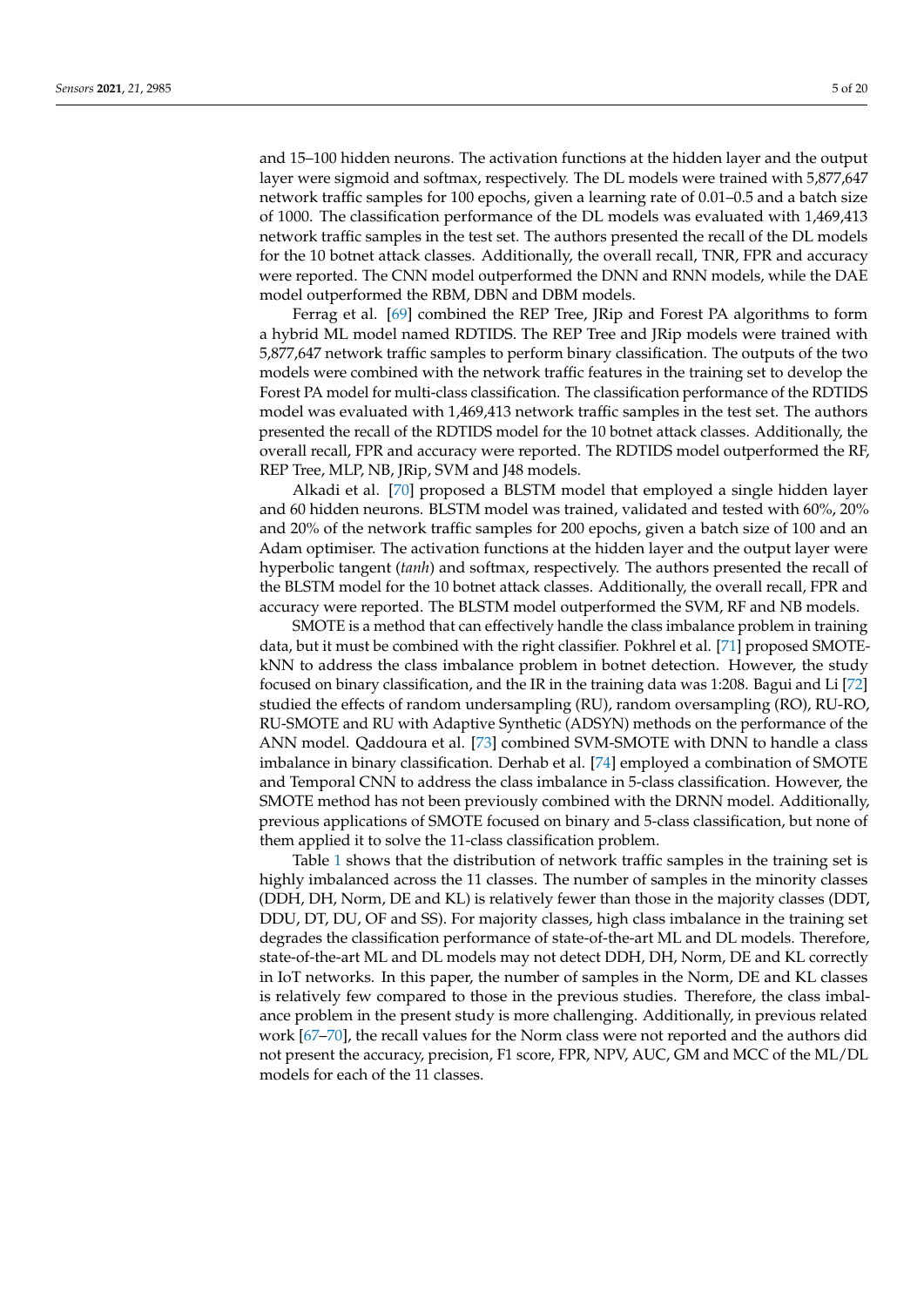<span id="page-5-1"></span>

|      |            | <b>Class</b> |            |      |         |           |      |            |         |     |      |  |  |  |
|------|------------|--------------|------------|------|---------|-----------|------|------------|---------|-----|------|--|--|--|
| Ref. | <b>DDH</b> | <b>DDT</b>   | <b>DDU</b> | DН   | DТ      | DU        | Norm | <b>OSF</b> | SS      | DE  | KL   |  |  |  |
| [67] | 594        | 498.602      | 484.127    | 942  | 317.899 | 526.487   | 4000 | 9002       | 36.700  | 102 | 106  |  |  |  |
| [68] | 1582       | 1,563,808    | 1.517.208  | 2376 | 985.280 | 1,652,759 | 7634 | 28.662     | 117.069 | 94  | 1175 |  |  |  |
| [69] | 1582       | 1,563,808    | 1,517,208  | 2376 | 985.280 | 1,652,759 | 7634 | 28.662     | 117.069 | 94  | 1175 |  |  |  |
| [40] | 786        | 781.468      | 759,163    | 1191 | 492.581 | 826,475   | 385  | 14,101     | 51,351  | 5   | 66   |  |  |  |
| Ours | 588        | 586,393      | 568,760    | 906  | 369,965 | 619.414   | 290  | 10,795     | 43,949  | 4   | 48   |  |  |  |

**Table 1.** Sample distribution in the training set for the 11-class classification scenario.

## <span id="page-5-0"></span>**3. SMOTE-DRNN Algorithm and Model Development**

In this section, we present the SMOTE-DRNN algorithm and we describe the DL model development process shown in Figure [1.](#page-5-2) This includes information about the network traffic data, data pre-processing, SMOTE and DRNN.

<span id="page-5-2"></span>

**Figure 1.** SMOTE-DRNN for botnet attack detection in IoT networks.

## *3.1. Network Traffic Data*

The Bot-IoT dataset contains 43 network traffic features and three categories of labels for binary, 5-class and 11-class classification each. The names and descriptions of the features and labels are provided in [\[16\]](#page-17-9). However, only 37 out of the 43 features were found to be relevant for botnet attack detection in IoT networks. Specifically, *pkSeqID*, *saddr*, *daddr*, *proto*, *state* and *flgs* were excluded. We observed that *pkSeqID*, *saddr* and *daddr* are device-specific, while *proto*, *state* and *flgs* give the same information as *proto\_number*, *state\_number* and *flgs\_number*. In order to detect botnet attacks in a more specific manner, we considered an 11-class classification scenario.

Table [2](#page-6-0) shows the sample distribution across the 11 classes in the training, validation and test sets. We noticed that there is high class imbalance in the network traffic data. This often degrades the classification performance of ML and DL models in the minority classes [\[31](#page-17-20)[,32\]](#page-17-21). In this paper, the minority classes include DDH, DH, Norm, DE and KE because they have relatively few samples compared to the majority classes, i.e., DDT, DDU, DT, DU, OSF and SS.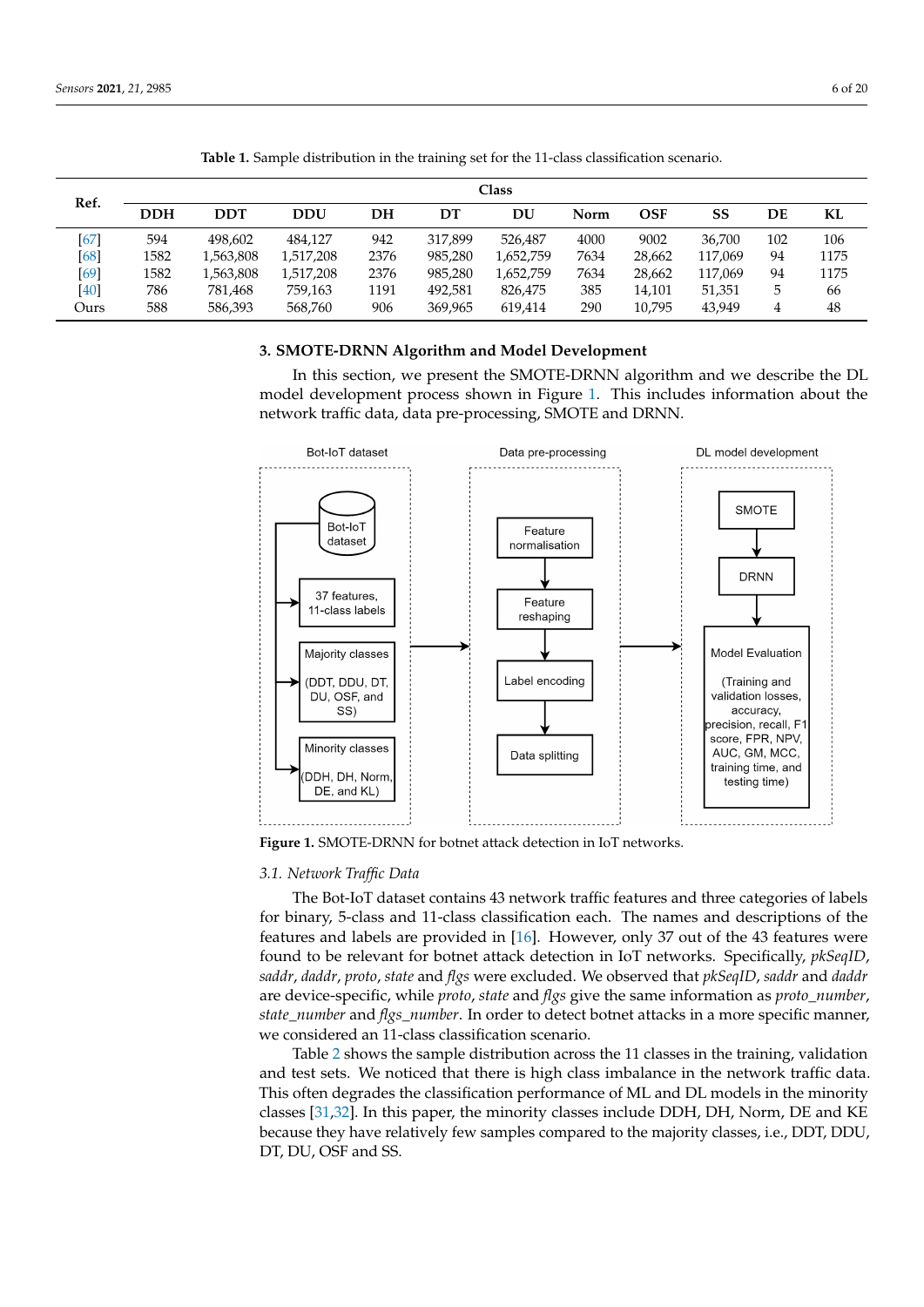| Class      | <b>Training</b> | Validation | <b>Testing</b> |
|------------|-----------------|------------|----------------|
| <b>DDH</b> | 588             | 197        | 204            |
| <b>DDT</b> | 586,393         | 195,713    | 195,274        |
| <b>DDU</b> | 568,760         | 189,407    | 190,088        |
| <b>DH</b>  | 906             | 311        | 268            |
| DT         | 369,965         | 122,861    | 122,974        |
| DU         | 619,414         | 206,772    | 206,789        |
| Norm       | 290             | 86         | 101            |
| <b>OSF</b> | 10,795          | 3537       | 3582           |
| SS         | 43,949          | 14,806     | 14,413         |
| DE         | 4               |            |                |
| KL         | 48              | 14         | 11             |

<span id="page-6-0"></span>**Table 2.** Data samples in the training, validation and test sets.

#### *3.2. Data Preprocessing*

The network traffic features and 11-class labels in the training, validation and test sets were transformed into different forms for ease of computation and to achieve better convergence during the DL model development process. The data preprocessing includes feature normalisation, feature reshaping, label encoding and data splitting. First, each of the values of the network traffic features was scaled to a range of 0 and 1 using the min–max normalisation method given by Equation [\(1\)](#page-6-1) [\[75,](#page-19-16)[76\]](#page-19-17):

<span id="page-6-1"></span>
$$
\mathbf{x}_{norm} = \frac{\mathbf{x} - \mathbf{x}_{min}}{\mathbf{x}_{max} - \mathbf{x}_{min}},
$$
(1)

where **x** is a network traffic feature vector while **x***min* and **x***max* are the minimum and maximum values of **x**, respectively. In order to enable development of the DRNN model, an extra dimension was included in the feature set to represent a unit time step (i.e.,  $t = 1$ ). This changed the dimension of the feature set from  $\mathbf{X} \in \mathbb{R}^{p \times q}$  to  $\mathbf{X} \in \mathbb{R}^{p \times 1 \times q}$ , where p is the total number of samples and *q* is the total number of features. Numeric values of the 11 classes in the label vector were represented by integers 0–10. Lastly, as shown in Table [2,](#page-6-0) the complete network traffic data were randomly split into training (60%), validation (20%) and test sets (20%) to train and evaluate the robustness of DL models against underfitting and overfitting. In this paper, we employed the hold-out validation method to handle overfitting in the neural networks. During model training, the samples in the validation set were used to tune the model hyperparameters. In addition, the generalisation ability of DL models was evaluated with the previously unseen network traffic samples in the test set.

### *3.3. Synthetic Minority Oversampling Technique*

The SMOTE algorithm was proposed to deal with the high class imbalance problem in the training set in an 11-class classification scenario. Unlike the method in [\[77,](#page-19-18)[78\]](#page-19-19), which oversamples minority classes with replacement, the method employed in this paper generates synthetic examples using techniques such as rotation and skew in order to achieve class balance [\[79\]](#page-19-20).

These synthetic network traffic data were generated along the line segments joining the *k* nearest neighbours of the minority classes, where  $k = 3$ . Therefore, the neighbours from the three nearest neighbours were randomly selected. The step-wise process of SMOTE is presented in Algorithm [1.](#page-7-0) The generation of synthetic samples (*S*) in the minority classes depends on the number of minority class samples (*T*), the oversampling rate (*N*%) and the number of nearest neighbours (*k*). If *N* is less than 100%, the minority class samples are randomised. We compute *k* nearest neighbours for each of the minority classes only. This is a function of *N*, the current minority class sample (*i*), the integral multiples of 100 in *N* (*j*) and an array of random numbers (*nn*\_*array*). **Z** is an array of original minority class samples, *r* is the number of synthetic samples generated and **V** is an array of synthetic samples.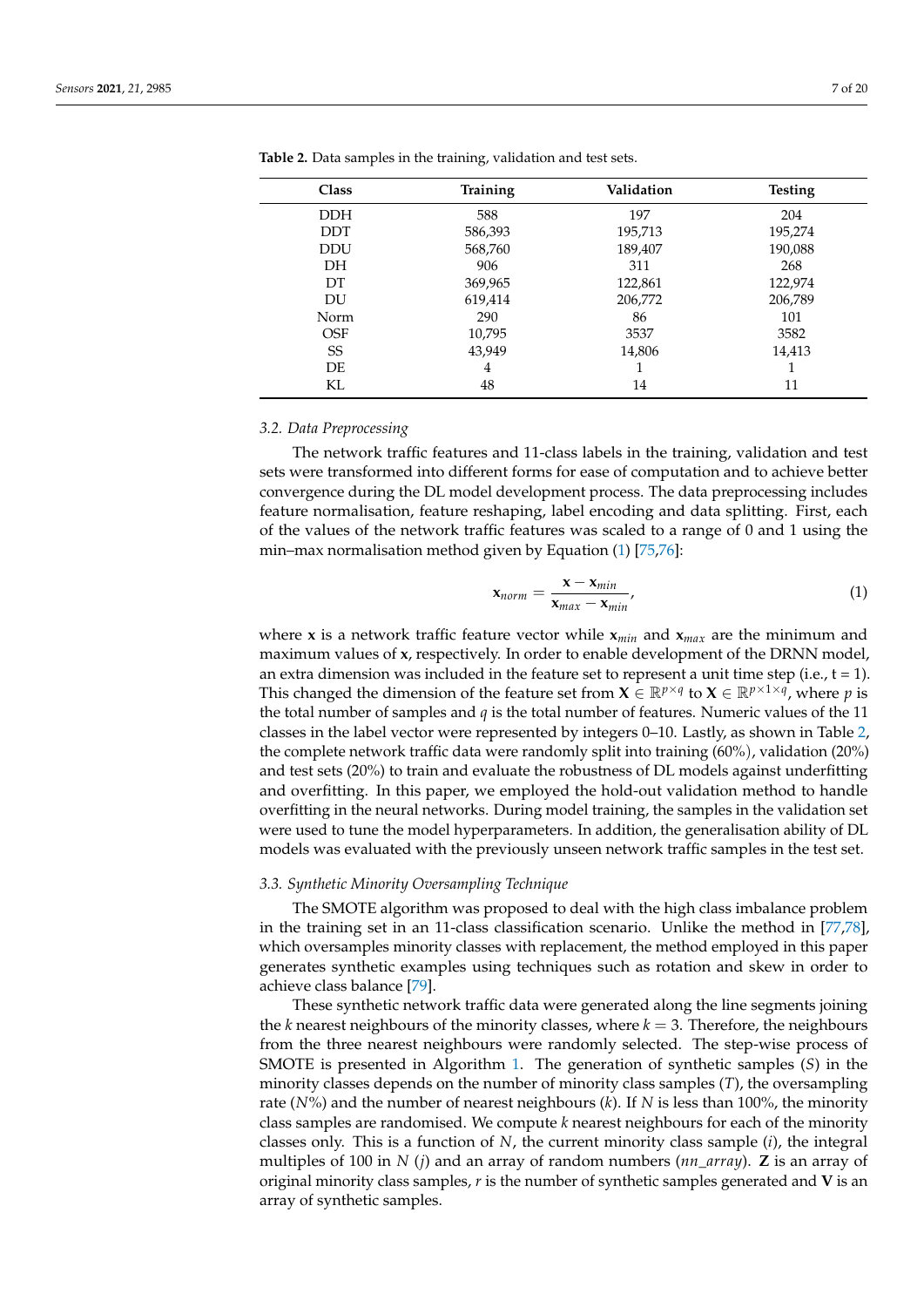```
Algorithm 1: SMOTE algorithm.
  Input: T, N, k
  Output: S
  Initialization: k = 3, q = 37, r = 01 if N < 100 then
2 Randomise the T minority class samples
3 S = (N/100) \times T4 \mid N = 1005 end
6 N = (i)(N/100)7 for i = 1 to T do
8 Compute k nearest neighbours for i
9 while N \neq 0 do
10 \mid nn = random(1, k)
11 for c = 1 to q do
12 \begin{bmatrix} f = \mathbf{Z}[nn\_array[nn]][c] - \mathbf{Z}[i][c] \end{bmatrix}13 g = random(0, 1)
14 V[r][c] = \mathbf{Z}[i][c] + (g \times f)15 end
16 r = r + 117 \mid N = N - 118 end
19 end
```
#### *3.4. Deep Recurrent Neural Network*

The highly imbalanced network traffic data and its corresponding ground-truth labels are represented by  $X \in \mathbb{R}^{p \times 1 \times q}$  and  $y \in \mathbb{R}^{p \times 1}$ , respectively. The DRNN model was trained with  $X_{tr}$  and  $Y_{tr}$  such that the developed classification models can accurately predict  $Y_{te}$ when only  $X_{te}$  is provided in real-life applications.  $X_{tr}$  and  $X_{te}$  represent known and previously unknown highly imbalanced network traffic data, respectively, while  $\mathbf{y}_t$  and  $\mathbf{y}_t$ are ground-truth labels of  $\mathbf{X}_{tr}$  and  $\mathbf{X}_{te}$ , respectively. During model training, the performance of DRNN was confirmed with a different highly imbalanced network traffic data, **X***va*, and its ground-truth labels, **y***va*. The DL model has a single recurrent layer, four dense layers and a dense output layer.

Unlike Feedforward Neural Network (FNN), RNN has a hidden state that helps model temporal dynamics of input data. RNN learns the temporal dynamics of a mini-batch of highly imbalanced network traffic features, **X***<sup>k</sup>* , by transforming the input data and initial hidden state, **h***init*, with trainable parameters, as stated in Equation [\(2\)](#page-7-1):

<span id="page-7-1"></span>
$$
\mathbf{h}_{1k} = \sigma_h(\mathbf{W}_x \mathbf{X}_k + \mathbf{W}_h \mathbf{h}_{init} + \mathbf{b}_h), \tag{2}
$$

where  $\mathbf{h}_{1k}$  is the new hidden state when RNN is trained with the *k*th mini-batch;  $\mathbf{W}_x$  and  $\mathbf{W}_h$  are the weights used for linear transformation of  $\mathbf{X}_k$  and  $\mathbf{h}_{init}$ , respectively; and  $\mathbf{b}_h$  is the bias. The RNN layer output is further processed based on Equations [\(3\)](#page-7-2)–[\(9\)](#page-8-0) to produce a DRNN layer output. Complete information about DRNN is presented in Algorithm [2.](#page-8-1)

The hidden states of the four dense hidden layers are obtained by Equation [\(3\)](#page-7-2):

<span id="page-7-2"></span>
$$
\mathbf{h}_{mk} = \sigma_h \Big( \mathbf{W}_{hm} \mathbf{h}_{(m-1)k} + \mathbf{b}_{mh} \Big)
$$
 (3)

where  $m = [2, 3, 4, 5]$ ;  $\mathbf{h}_{mk}$  is the hidden state of the *m*th hidden layer;  $\mathbf{h}_{1k} = \mathbf{h}_k$ ;  $\mathbf{W}_{hm}$  is the weight used for linear transformation of previous hidden state, **h**(*m*−1)*<sup>k</sup>* ; **b***mh* is the bias of the *m*th hidden layer; and *σ<sup>h</sup>* is a Rectified Linear Unit (ReLU) activation function given by Equation [\(4\)](#page-7-3):

<span id="page-7-3"></span>
$$
\sigma_h(a) = \max(0, a). \tag{4}
$$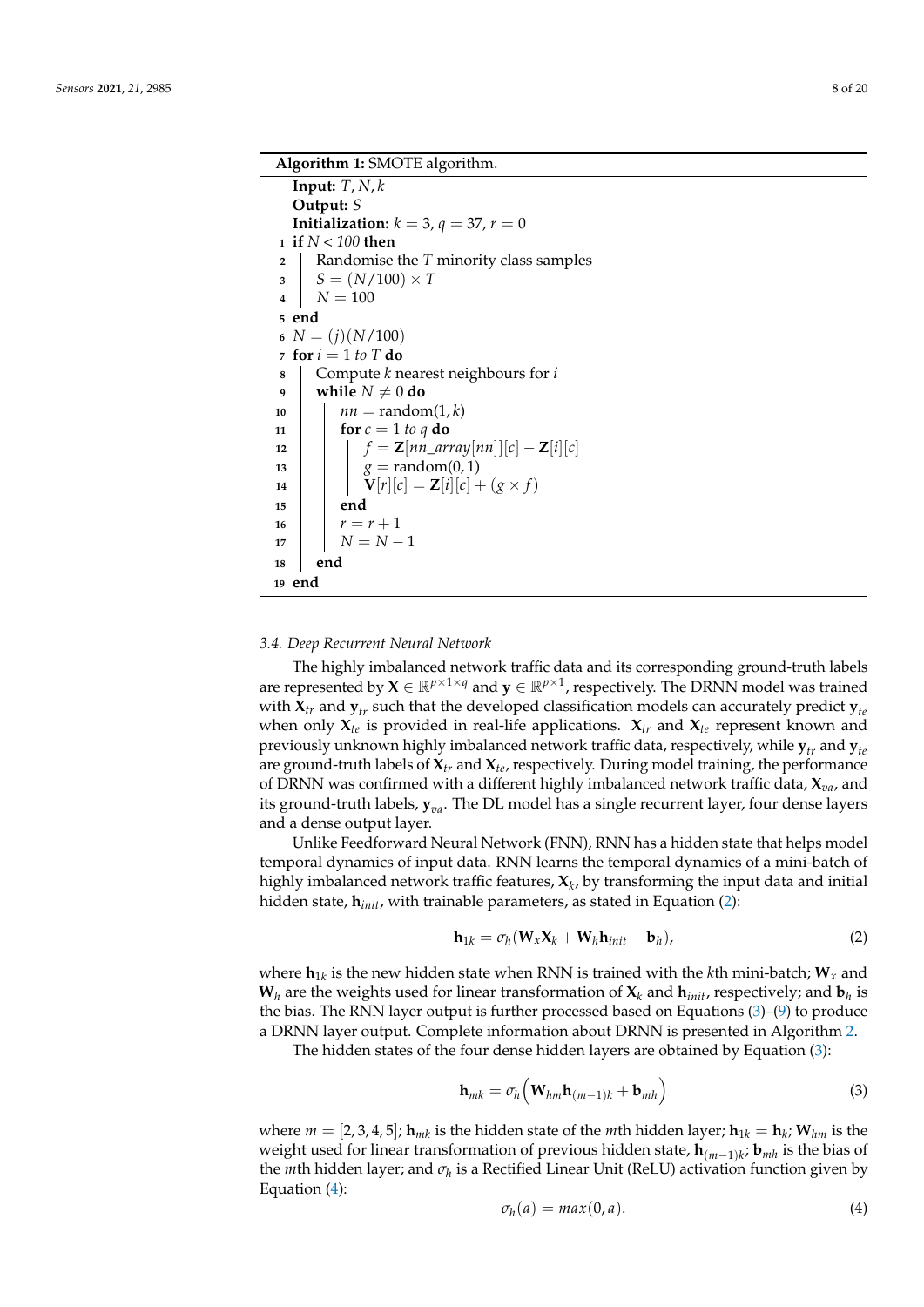If *a* is a negative value, the function returns 0; however, the same *a* is returned when it is a positive value.

**Algorithm 2:** DRNN algorithm.

<span id="page-8-1"></span>**Input: X Target: y Output:**  $\tilde{y}$ **1**  $h_0 = h_{init}$ **2 for**  $e = 1$  *to*  $u$  **do 3 for**  $k = 1$  *to n* **do**  $\mathbf{h}_1 \quad | \quad \mathbf{h}_{1k} = \sigma_h(\mathbf{W}_{x1}\mathbf{x}_k + \mathbf{W}_{h1}\mathbf{h}_0 + \mathbf{b}_{1h})$ **5 for**  $m = 2$  *to*  $(d + 1)$  **do**  $\mathbf{b}$  **h**  $h_{mk} = \sigma_h \big(\mathbf{W}_{hm} \mathbf{h}_{(m-1)k} + \mathbf{b}_{mh}\big)$ **7 end**  $\mathbf{s}$   $\mathbf{y}$   $\mathbf{y}$   $\mathbf{y}$   $\mathbf{y}$   $\mathbf{y}$   $\mathbf{y}$   $\mathbf{y}$   $\mathbf{y}$   $\mathbf{y}$ **9**  $\left| \right| \left| L_k = \theta(\mathbf{y}_k, \tilde{\mathbf{y}}_k) \right|$ **10 end 11**  $L = \frac{1}{n} \sum_{k=1}^{n} L_k$ 12 **W**  $\mathbf{b}_{\left(\cdot\right)}^{\prime}$ ,  $\mathbf{b}_{\left(\cdot\right)}^{\prime}=\psi\Big(\mathbf{W}_{\left(\cdot\right)}$ ,  $\mathbf{b}_{\left(\cdot\right)}\Big)$ **<sup>13</sup> end**

The hidden state of the fourth dense layer, **h**5*<sup>k</sup>* , is transformed by the dense output layer, as stated in Equation [\(5\)](#page-8-2):

<span id="page-8-2"></span>
$$
\tilde{\mathbf{y}}_k = \sigma_y \left( \mathbf{W}_y \mathbf{h}_{5n} + \mathbf{b}_y \right),\tag{5}
$$

where *n* is the sample size of mini-batch of **X** and  $n = p/\mu$ ;  $\mu$  is the batch size, and  $\mu = 512$ ;  $\mathbf{W}_y$  is the weight used for linear transformation of  $\mathbf{h}_{5k}$ ;  $\mathbf{b}_y$  is the bias of dense output layer; and  $\sigma_y$  is the activation function of dense output layer.

In the multi-class classification scenario,  $\sigma_y$  is a softmax function given by Equation [\(6\)](#page-8-3):

<span id="page-8-3"></span>
$$
\tilde{\mathbf{y}}_k = \frac{e^{(\mathbf{W}_y \mathbf{h}_{5k} + \mathbf{b}_y)}}{\sum\limits_{\omega=1}^{\gamma} e^{(\mathbf{W}_y \mathbf{h}_{5k} + \mathbf{b}_y)}},
$$
\n(6)

where  $\gamma$  is the number of classes in **y** while the difference between **y** and **y** is measured by the categorical cross-entropy loss function  $(\theta_c)$  in Equation [\(7\)](#page-8-4):

<span id="page-8-4"></span>
$$
L = \theta_c(\mathbf{y}_k, \tilde{\mathbf{y}}_k) = -\frac{1}{n} \sum_{\tau=1}^n \sum_{\omega=1}^\gamma \left[ y_{\tau,\omega} \log(\tilde{y}_{\tau,\omega}) \right]. \tag{7}
$$

The performance of DRNN was validated with different previously unknown highly imbalanced network traffic data, **X***va*, and its corresponding ground-truth labels, **y***va*. Training loss and validation loss are minimised in mini-batches over *u* epochs using an efficient first-order stochastic gradient descent algorithm named Adam from [\[80\]](#page-19-21). The trainable parameters of the densely connected DL model are represented by Equation [\(8\)](#page-8-5):

<span id="page-8-5"></span>
$$
\Phi = \left[ \mathbf{W}_{(\cdot)}, \mathbf{h}_{(\cdot)}, \mathbf{b}_{(\cdot)} \right]. \tag{8}
$$

For each epoch, the Adam optimiser, *ψ*, updates Φ to minimise *L*, as stated in Equation [\(9\)](#page-8-0):

<span id="page-8-0"></span>
$$
\Phi' = \psi(\Phi, L, \alpha, \beta_1, \beta_2), \tag{9}
$$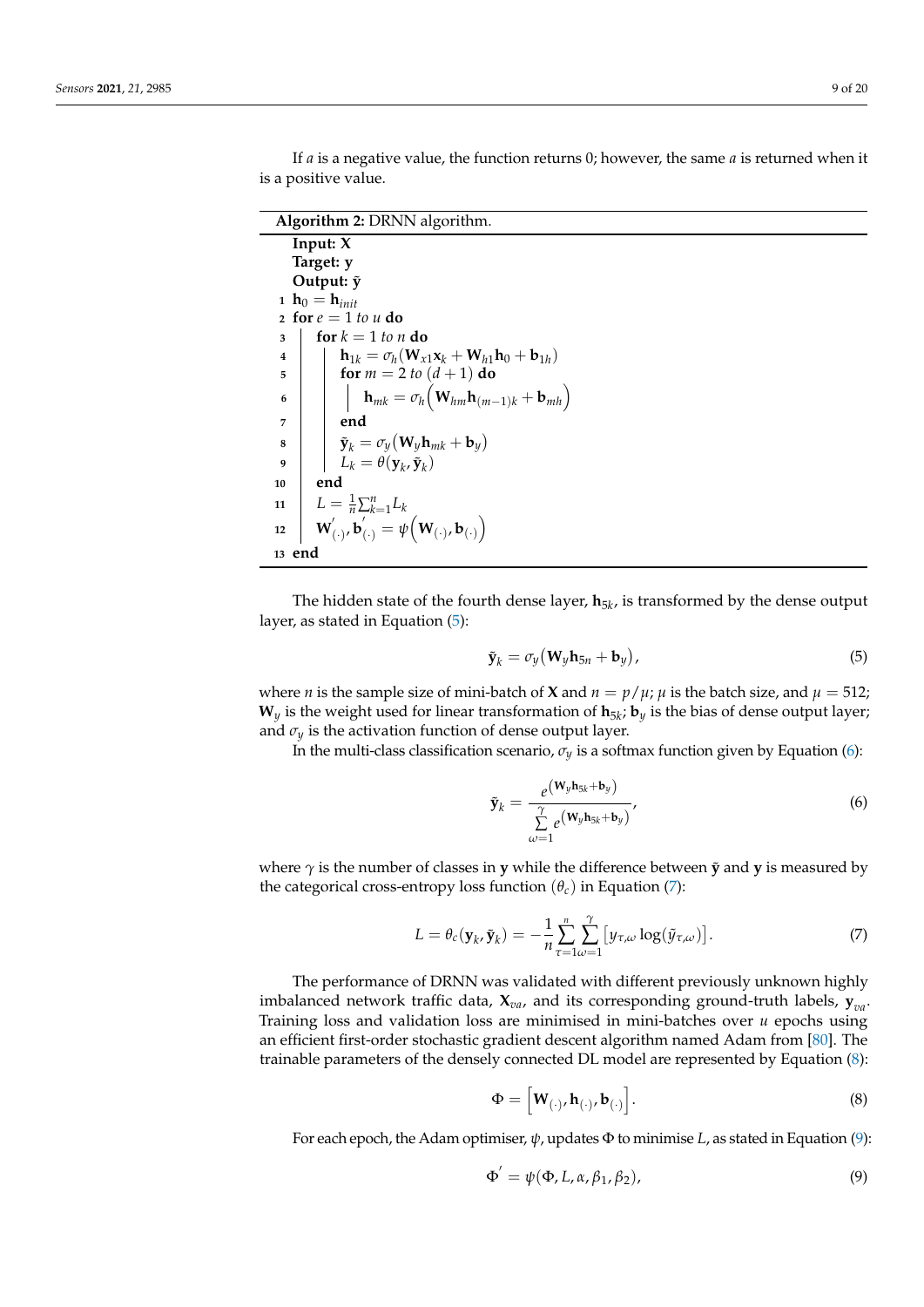where  $\Phi'$  is the new set of trainable parameters, *α* is the learning rate (0.0001), and  $β_1$  and *β*<sup>2</sup> are the exponential decay rates (0.9 and 0.999, respectively).

The DRNN and SMOTE-DRNN models were trained with network traffic features and ground truth labels in the Bot-IoT dataset to perform 11-class classification. The performance of ML and DL models depends on the quality of training data, choice of model architecture and selection of appropriate hyperparameters. The right set of model hyperparameters is often determined by extensive experimentation. We adopted the method proposed in [\[23\]](#page-17-16), and the following hyperparameters were found to be most suitable for our classification task: 100 units each in the RNN and the four dense layers of the DL models, a batch size of 64 and 10 epochs. In this paper, all of the experiments were performed using the Numpy, Pandas, Scikit-learn and Keras libraries that were developed using Python programming language. The Python codes were written and implemented within Spyder Integrated Development Environment (IDE) running on an Ubuntu 16.04 LTS workstation.

#### <span id="page-9-0"></span>**4. Results and Discussion**

In this section, we evaluate the effectiveness of the DRNN and SMOTE-DRNN models with respect to their robustness against underfitting and overfitting as well as their generalisation ability.

## *4.1. Classification Performance Metrics*

We compared the classification performance of thet SMOTE-DRNN model with that of the DRNN model and the state-of-the-art ML/DL models based on training loss, validation loss, accuracy, precision, recall, F1 score, FPR, NPV, area under the receiver operating characteristic curve (AUC), geometric mean (GM), Matthews correlation coefficient (MCC), training time and testing time. One of the objectives of this paper is to investigate the effect of highly imbalanced network traffic data on the performance of the DRNN and SMOTE-DRNN models. Therefore, we decided to conduct an extensive investigation that includes all of the performance metrics that are relevant to a typical classification task. Accuracy, precision, recall, F1 score, FPR, NPV, AUC, GM and MCC are represented by Equations  $(10)$ – $(18)$ :

<span id="page-9-1"></span>
$$
Accuracy = \frac{TP + TN}{TP + TN + FP + FN} \times 100\%,
$$
\n(10)

$$
Precision = \frac{TP}{TP + FP} \times 100\%,\tag{11}
$$

$$
Recall = \frac{TP}{TP + FN} \times 100\%,\tag{12}
$$

$$
F1 = \frac{2 \times TP}{(2 \times TP) + FP + FN} \times 100\%,\tag{13}
$$

$$
FPR = \frac{FP}{FP + TN} \times 100\%,\tag{14}
$$

$$
NPV = \frac{TN}{TN + FN} \times 100\%,\tag{15}
$$

$$
AUC = \frac{1}{2} \left[ \frac{TP}{TP + FN} + \frac{TN}{TN + FP} \right] \times 100\%,\tag{16}
$$

$$
GM = \sqrt{\frac{TP}{TP + FP} \times \frac{TN}{TN + FN}} \times 100\%,\tag{17}
$$

<span id="page-9-2"></span>
$$
MCC = \frac{(TP \times TN) - (FP \times FN)}{\sqrt{(TP + FP)(TP + FN)(TN + FP)(TN + FN)}} \times 100\%,\tag{18}
$$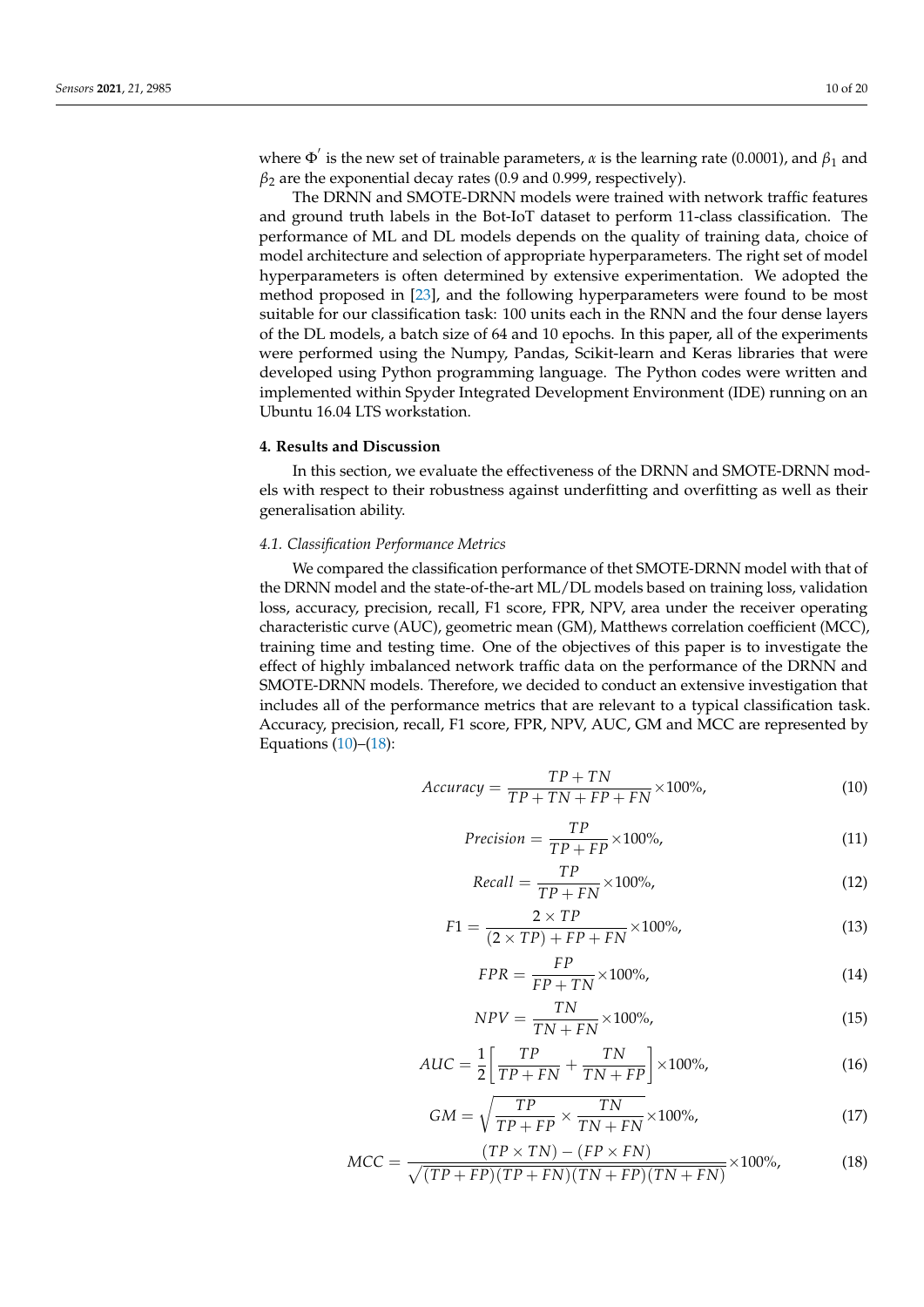where TP is the number of IoT botnet attack samples that are correctly classified as IoT botnet attack traffic, FP is the number of normal samples that are misclassified as IoT botnet attack traffic, TN is the number of normal samples that are correctly classified as normal traffic and FN is the number of IoT botnet attack samples that are misclassified as normal traffic.

#### *4.2. Robustness against Model Underfitting and Overfitting*

In this subsection, we analyse the cross-entropy losses of the DRNN and SMOTE-DRNN models during training and validation to evaluate their robustness against underfitting and overfitting, respectively.

Figure [2](#page-10-0) shows the cross-entropy losses of DRNN and SMOTE-DRNN models during training. Generally, the cross-entropy losses were reduced as the number of epochs increased from 1 to 10. Specifically, the cross-entropy loss of the DRNN model was reduced from 0.0803 to 0.0021 while that of the SMOTE-DRNN model was reduced from 0.0397 to 0.0007. At the end of model training, the cross-entropy loss of the SMOTE-DRNN model was lower by 65.14% compared to that of the DRNN model. This implies that the SMOTE-DRNN model is robust against underfitting compared to the DRNN model.

<span id="page-10-0"></span>

**Figure 2.** Training losses of the DRNN and SMOTE-DRNN models.

Figure [3](#page-11-0) shows the cross-entropy losses of the DRNN and SMOTE-DRNN models during validation. Generally, the cross-entropy losses were reduced as the number of epochs increased from 1 to 10. Specifically, the cross-entropy loss of the DRNN model was reduced from 0.0337 to 0.0013 while that of the SMOTE-DRNN model was reduced from 0.0223 to 0.0007. At the end of model training, the cross-entropy loss of the SMOTE-DRNN model was lower by 44.16% compared to that of the DRNN model. This implies that the SMOTE-DRNN model is robust against overfitting compared to the DRNN model.

The training speeds of the DRNN and SMOTE-DRNN models were evaluated based on the number of samples in the training set and the training time. The DRNN model spent 631.30 s learning the feature representation of highly imbalanced network traffic from 2,201,112 samples. On the other hand, the SMOTE-DRNN model generated more minority samples to achieve class imbalance, and this increased its computation time. The generation of minority samples took 424.09 s, and the SMOTE-DRNN model spent 1147.32 s learning the feature representation of balanced network traffic from 6,813,554 samples.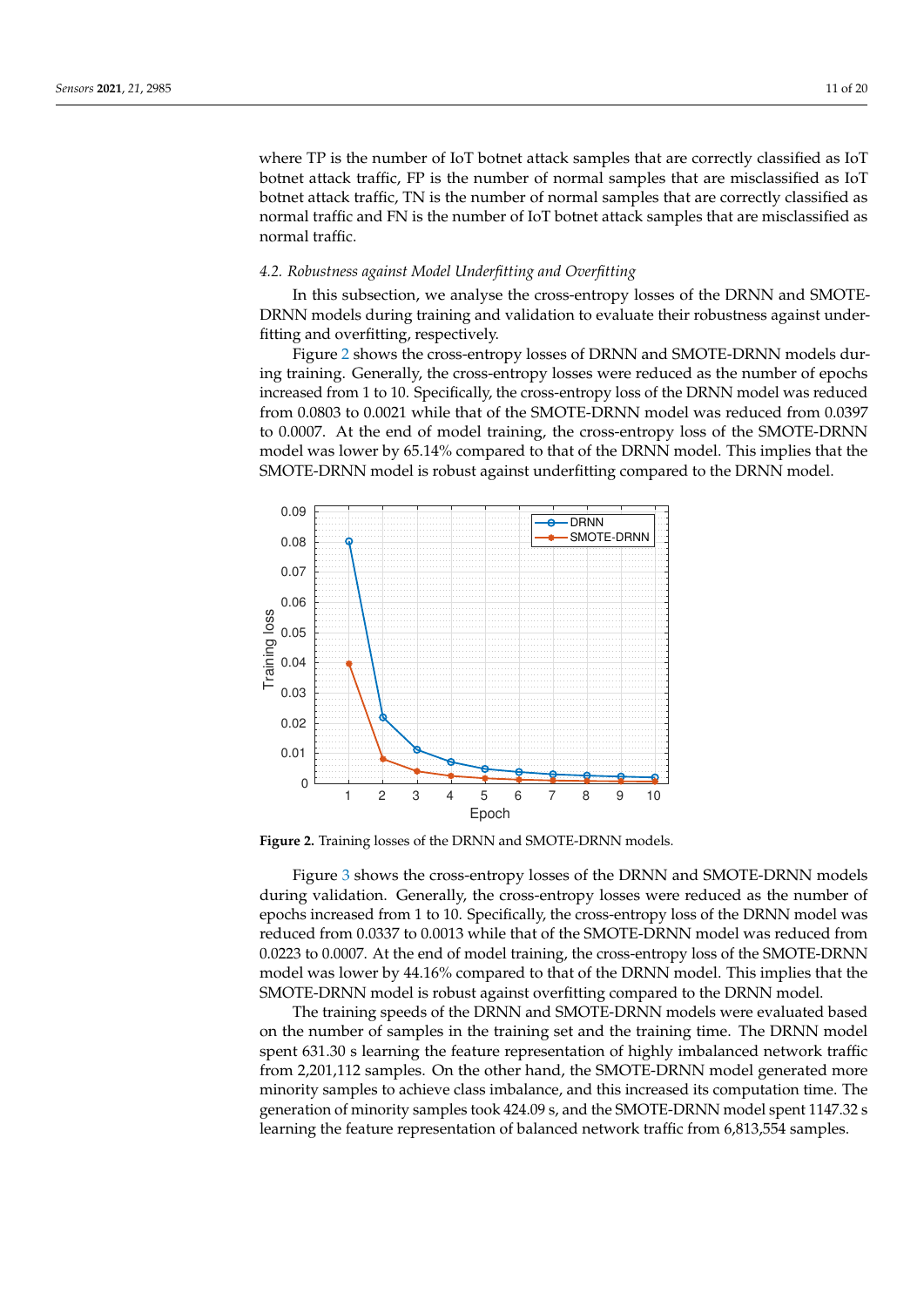<span id="page-11-0"></span>

**Figure 3.** Validation losses of the DRNN and SMOTE-DRNN models.

#### *4.3. Classification Performance*

In this subsection, we analyse the accuracy, precision, recall, F1 score, FPR, NPV, AUC, GM and MCC of the DRNN and SMOTE-DRNN models to evaluate their classification performance with network traffic samples in the test set.

Table [3](#page-12-0) presents the accuracy, precision, recall, F1 score, FPR, NPV, AUC, GM and MCC of DRNN and SMOTE-DRNN models for each of the 11 classes. Despite the class imbalance in the training set, the accuracy and NPV of the DRNN model were very high  $(\approx 100\%)$  and its FPR was very low  $(\approx 0\%)$  for all of the classes. Similarly, the precision, recall, F1 score, AUC, GM and MCC of the DRNN model for the majority classes were very high ( $\approx$ 100%). However, the precision, recall, F1 score, AUC, GM and MCC of the DRNN model for the minority classes were relatively lower compared to those of the majority classes.

On the contrary, the SMOTE-DRNN model achieved higher precision, recall, F1 score, AUC, GM and MCC for the minority classes compared to the DRNN model. For DDH class, the precision, recall, F1 score, AUC, GM and MCC were higher by 3.66%, 21.57%, 13.64%, 10.78%, 1.85% and 13.13%, respectively. For the DH class, the precision, recall, F1 score, AUC, GM and MCC were 12.26%, 4.47%, 8.54%, 2.24%, 6.36% and 8.46%, respectively. For the Norm class, the precision, F1 score, GM and MCC were higher by 3.42%, 1.36%, 1.77% and 1.29%, respectively. Table [2](#page-6-0) shows that there is only one sample for the DE class in the test set. Unfortunately, the DRNN model did not correctly classify this sample. The confusion matrix of the DRNN model in Figure [4](#page-13-0) shows that TP, TN, FP and FN were 0, 733, 531, 0 and 1, respectively. Based on Equations  $(10)$ – $(18)$ , the accuracy and the NPV were 100% each; the precision, GM and MCC were undefined; while the recall and F1 score were 0% each. These seemingly improbable results were due to the high class imbalance in the training set. In this case, the DRNN model became biased in favour of the majority classes because the number of samples in these classes was relatively larger. Hence, most of the samples in the majority classes were correctly classified while the lone sample in the minority class (DE) was incorrectly classified. For the KL class, the precision, recall, F1 score and MCC were higher by 9.09% each, the AUC was higher by 4.55% while GM was higher by 4.65%. These imply that the SMOTE-DRNN model achieved better generalisation ability for minority classes.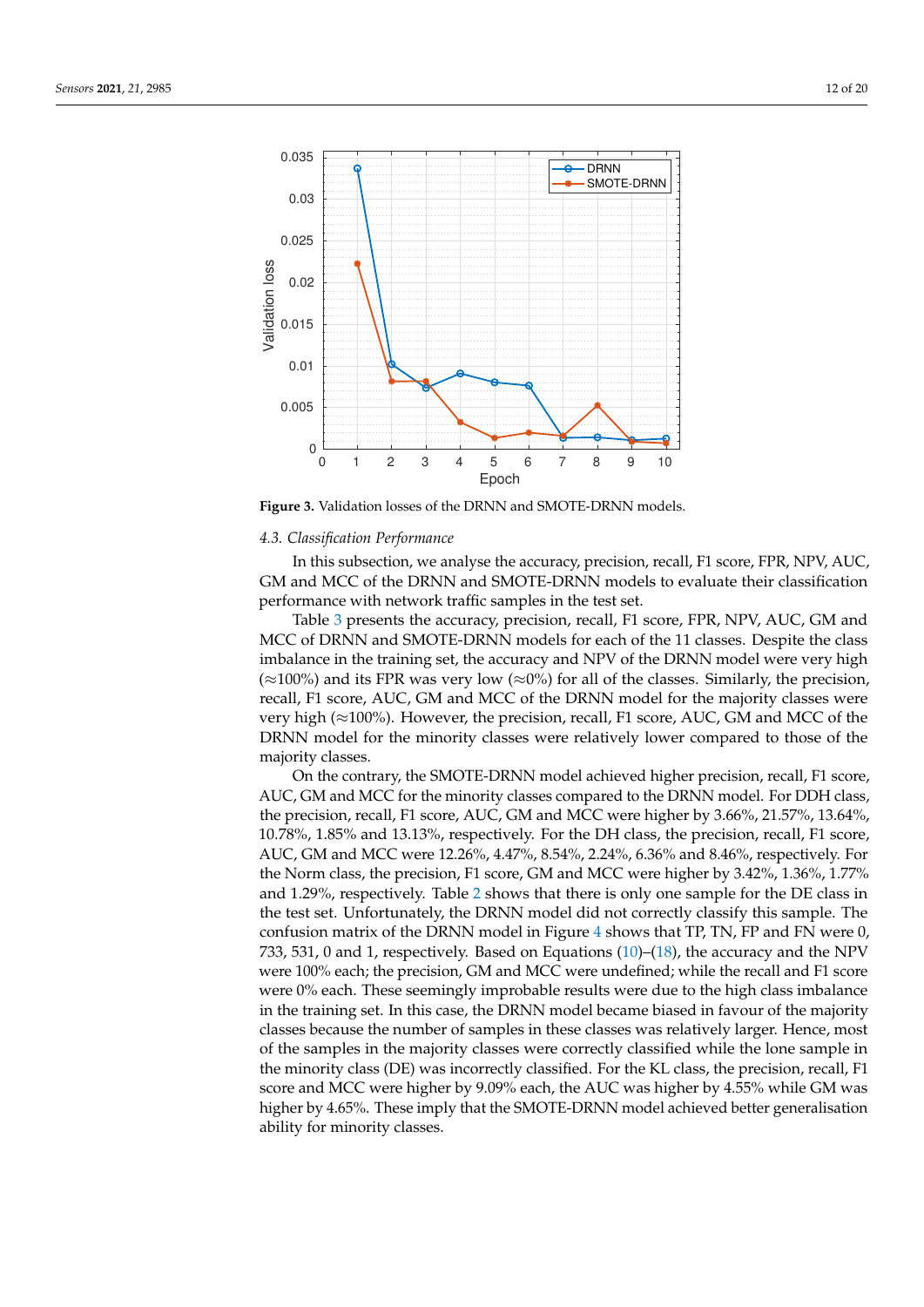<span id="page-12-0"></span>

| Class                  | Model             | Accuracy | Precision | Recall | F1     | <b>FPR</b> | <b>NPV</b> | <b>AUC</b> | GM                 | <b>MCC</b> |
|------------------------|-------------------|----------|-----------|--------|--------|------------|------------|------------|--------------------|------------|
| <b>DDH</b>             | <b>DRNN</b>       | 99.99    | 96.34     | 77.45  | 85.87  | 0.00       | 99.99      | 88.73      | 98.15              | 86.38      |
|                        | <b>SMOTE-DRNN</b> | 100.00   | 100.00    | 99.02  | 99.51  | 0.00       | 100.00     | 99.51      | 100.00             | 99.51      |
| DDT                    | <b>DRNN</b>       | 99.99    | 99.99     | 99.96  | 99.97  | 0.00       | 99.99      | 99.98      | 99.99              | 99.96      |
|                        | SMOTE-DRNN        | 99.99    | 99.98     | 99.99  | 99.99  | 0.01       | 100.00     | 99.99      | 99.99              | 99.98      |
| <b>DDU</b>             | <b>DRNN</b>       | 100.00   | 99.99     | 100.00 | 100.00 | 0.00       | 100.00     | 100.00     | 100.00             | 100.00     |
|                        | SMOTE-DRNN        | 100.00   | 100.00    | 100.00 | 100.00 | 0.00       | 100.00     | 100.00     | 100.00             | 100.00     |
| DH                     | <b>DRNN</b>       | 99.99    | 86.99     | 94.78  | 90.71  | 0.01       | 100.00     | 97.39      | 93.27              | 90.79      |
|                        | <b>SMOTE-DRNN</b> | 100.00   | 99.25     | 99.25  | 99.25  | 0.00       | 100.00     | 99.63      | 99.63              | 99.25      |
| DT                     | <b>DRNN</b>       | 99.99    | 99.93     | 99.99  | 99.96  | 0.01       | 100.00     | 99.99      | 99.97              | 99.95      |
|                        | <b>SMOTE-DRNN</b> | 99.99    | 99.99     | 99.97  | 99.98  | 0.00       | 99.99      | 99.98      | 99.99              | 99.98      |
| $\mathbf{D}\mathbf{U}$ | <b>DRNN</b>       | 100.00   | 100.00    | 99.99  | 100.00 | 0.00       | 100.00     | 100.00     | 100.00             | 99.99      |
|                        | <b>SMOTE-DRNN</b> | 100.00   | 99.99     | 100.00 | 100.00 | 0.00       | 100.00     | 100.00     | 100.00             | 99.99      |
| Norm                   | <b>DRNN</b>       | 100.00   | 91.82     | 100.00 | 95.73  | 0.00       | 100.00     | 100.00     | 95.82              | 95.82      |
|                        | SMOTE-DRNN        | 100.00   | 95.24     | 99.01  | 97.09  | 0.00       | 100.00     | 99.50      | 97.59              | 97.11      |
| <b>OSF</b>             | <b>DRNN</b>       | 100.00   | 99.97     | 100.00 | 99.99  | 0.00       | 100.00     | 100.00     | 99.99              | 99.99      |
|                        | <b>SMOTE-DRNN</b> | 100.00   | 100.00    | 100.00 | 100.00 | 0.00       | 100.00     | 100.00     | 100.00             | 100.00     |
| SS                     | <b>DRNN</b>       | 100.00   | 100.00    | 99.94  | 99.97  | $0.00\,$   | 100.00     | 99.97      | 100.00             | 99.97      |
|                        | <b>SMOTE-DRNN</b> | 100.00   | 99.99     | 99.97  | 99.98  | 0.00       | 100.00     | 99.98      | 100.00             | 99.98      |
| DE                     | <b>DRNN</b>       | 100.00   | $N/A^*$   | 0.00   | 0.00   | 0.00       | 100.00     | 50.00      | $N/A$ <sup>*</sup> | $N/A^*$    |
|                        | <b>SMOTE-DRNN</b> | 100.00   | 100.00    | 100.00 | 100.00 | 0.00       | 100.00     | 100.00     | 100.00             | 100.00     |
| KL                     | <b>DRNN</b>       | 100.00   | 90.91     | 90.91  | 90.91  | 0.00       | 100.00     | 95.45      | 95.35              | 90.91      |
|                        | <b>SMOTE-DRNN</b> | 100.00   | 100.00    | 100.00 | 100.00 | 0.00       | 100.00     | 100.00     | 100.00             | 100.00     |

**Table 3.** Classification performance of ML and DL models across 11 classes (all metrics are in %).

\* 'N/A' implies that the metric is not applicable in this case.

Highly imbalanced network traffic data in the training set adversely affect the precision, recall, F1 score, AUC, GM and MCC of the DRNN model. The accuracy, FPR and NPV of DL models that were trained with highly imbalanced data can be misleading. Hence, researchers should not rely only on accuracy, FPR and NPV to evaluate DL models when the training data are highly imbalanced. Other research works that involve highly imbalanced data also confirmed that accuracy can be very high and misleading in this case [\[32](#page-17-21)[,81\]](#page-19-22).

Figures [4](#page-13-0) and [5](#page-13-1) show the confusion matrices of the DRNN and SMOTE-DRNN models, respectively. For DDH attack detection, the DRNN model classified 77.45% of the samples in the DDH class correctly, and the detection rate of the SMOTE-DRNN model was higher by 21.57%. For DH attack detection, the DRNN model classified 94.78% of the samples in the DH class correctly, and the detection rate of the SMOTE-DRNN model was higher by 4.48%. For DE attack detection, the DRNN model could not classify any of the samples in the DE class correctly, and the detection rate of the SMOTE-DRNN model was higher by 100%. For KL attack detection, the DRNN model classified 90.91% of the samples in KL class correctly, and the detection rate of the SMOTE-DRNN model was higher by 9.09%. These imply that the SMOTE-DRNN model is more efficient for botnet attack detection in IoT networks than the DRNN model.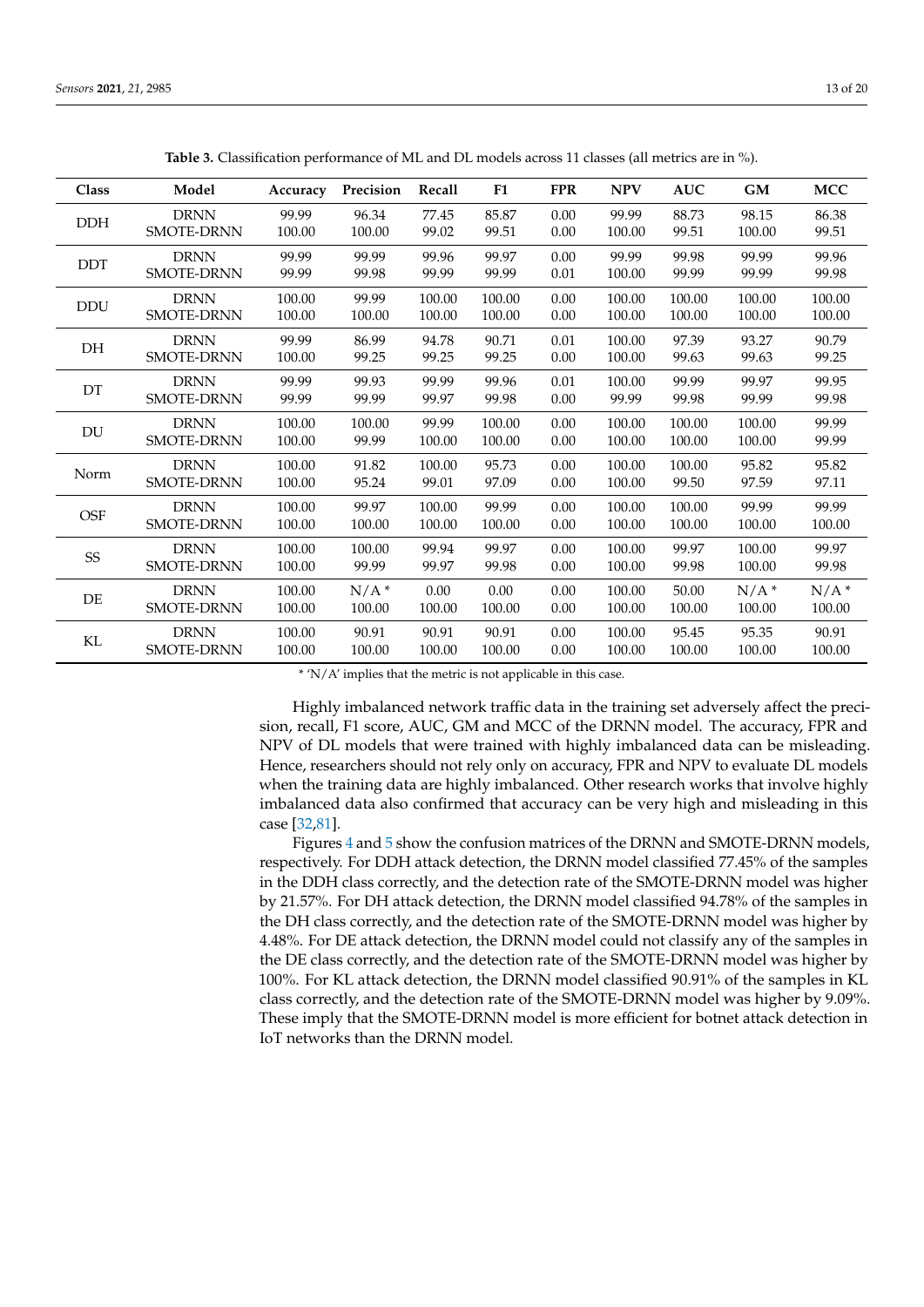<span id="page-13-0"></span>

|                  | Accuracy: 99.98% |                        |                        |                        |                        |                        |                      |                        |                        |                        |                        |                      |  |
|------------------|------------------|------------------------|------------------------|------------------------|------------------------|------------------------|----------------------|------------------------|------------------------|------------------------|------------------------|----------------------|--|
|                  | DD-H             | 77.5%<br>158           | 0.0%<br>$\mathbf{0}$   | 0.0%<br>$\mathbf{0}$   | 1.9%<br>5              | 0.0%<br>$\mathbf{1}$   | 0.0%<br>$\mathbf 0$  | 0.0%<br>0              | 0.0%<br>$\mathbf{0}$   | 0.0%<br>$\mathbf 0$    | 0.0%<br>0              | 0.0%<br>$\mathbf{0}$ |  |
|                  | DD-T             | 3.9%<br>8              | 100.0%<br>195196       | 0.0%<br>$\overline{0}$ | 2.6%<br>7              | 0.0%<br>8              | 0.0%<br>$\mathbf{0}$ | 0.0%<br>0              | 0.0%<br>$\mathbf{0}$   | 0.0%<br>$\mathbf{0}$   | 0.0%<br>$\mathbf{0}$   | 0.0%<br>$\mathbf{0}$ |  |
|                  | DD-U             | 0.0%<br>$\overline{0}$ | 0.0%<br>$\overline{0}$ | 100.0%<br>190088       | 0.0%<br>$\overline{0}$ | 0.0%<br>$\mathbf{1}$   | 0.0%<br>11           | 0.0%<br>$\overline{0}$ | 0.0%<br>$\overline{0}$ | 0.0%<br>$\mathbf{0}$   | 0.0%<br>$\overline{0}$ | 0.0%<br>$\mathbf{0}$ |  |
|                  | D-H              | 18.6%<br>38            | 0.0%<br>$\overline{0}$ | 0.0%<br>$\mathbf{0}$   | 94.8%<br>254           | 0.0%<br>$\overline{0}$ | 0.0%<br>$\mathbf{0}$ | 0.0%<br>$\overline{0}$ | 0.0%<br>$\overline{0}$ | 0.0%<br>$\mathbf{0}$   | 0.0%<br>$\overline{0}$ | 0.0%<br>$\mathbf{0}$ |  |
|                  | $D-T$            | 0.0%<br>$\mathbf 0$    | 0.0%<br>78             | 0.0%<br>$\mathbf{0}$   | 0.4%<br>1              | 100.0%<br>122963       | 0.0%<br>3            | 0.0%<br>0              | 0.0%<br>$\mathbf{0}$   | 0.0%<br>$\mathbf 0$    | 0.0%<br>0              | 0.0%<br>$\mathbf{0}$ |  |
| Predicted labels | $D-U$            | 0.0%<br>$\mathbf{0}$   | 0.0%<br>$\mathbf 0$    | 0.0%<br>0              | 0.0%<br>0              | 0.0%<br>$\mathbf{1}$   | 100.0%<br>206775     | 0.0%<br>$\mathbf{0}$   | 0.0%<br>$\mathbf{0}$   | 0.0%<br>0              | 0.0%<br>$\mathbf{0}$   | 9.1%<br>$\mathbf{1}$ |  |
|                  | Norm             | 0.0%<br>$\overline{0}$ | 0.0%<br>$\mathbf{0}$   | 0.0%<br>$\mathbf 0$    | 0.0%<br>0              | 0.0%<br>$\mathbf{0}$   | 0.0%<br>$\mathbf{0}$ | 100.0%<br>101          | 0.0%<br>$\mathbf{0}$   | 0.1%<br>$\overline{9}$ | 0.0%<br>$\mathbf{0}$   | 0.0%<br>$\mathbf{0}$ |  |
|                  | <b>OSF</b>       | 0.0%<br>$\mathbf{0}$   | 0.0%<br>$\overline{0}$ | 0.0%<br>0              | 0.4%<br>1              | 0.0%<br>$\overline{0}$ | 0.0%<br>$\mathbf{0}$ | 0.0%<br>$\mathbf{0}$   | 100.0%<br>3582         | 0.0%<br>$\mathbf{0}$   | 0.0%<br>$\mathbf{0}$   | 0.0%<br>$\mathbf{0}$ |  |
|                  | SS               | 0.0%<br>$\overline{0}$ | 0.0%<br>$\mathbf{0}$   | 0.0%<br>$\mathbf{0}$   | 0.0%<br>$\mathbf 0$    | 0.0%<br>$\mathbf{0}$   | 0.0%<br>$\mathbf{0}$ | 0.0%<br>$\mathbf{0}$   | 0.0%<br>$\mathbf{0}$   | 99.9%<br>14404         | 0.0%<br>$\mathbf{0}$   | 0.0%<br>$\mathbf{0}$ |  |
|                  | DE               | 0.0%<br>$\mathbf{0}$   | 0.0%<br>$\overline{0}$ | 0.0%<br>$\mathbf{0}$   | 0.0%<br>$\mathbf{0}$   | 0.0%<br>$\mathbf{0}$   | 0.0%<br>$\mathbf{0}$ | 0.0%<br>$\mathbf{0}$   | 0.0%<br>$\overline{0}$ | 0.0%<br>$\mathbf{0}$   | 0.0%<br>$\mathbf{0}$   | 0.0%<br>$\mathbf{0}$ |  |
|                  | KL               | 0.0%<br>$\mathbf{0}$   | 0.0%<br>$\mathbf{0}$   | 0.0%<br>$\mathbf{0}$   | 0.0%<br>$\mathbf{0}$   | 0.0%<br>$\mathbf{0}$   | 0.0%<br>$\mathbf{0}$ | 0.0%<br>$\mathbf{0}$   | 0.0%<br>$\mathbf{0}$   | 0.0%<br>$\mathbf{0}$   | 100.0%<br>1            | 90.9%<br>10          |  |
|                  |                  | DD-H                   | DD-T                   | DD-U                   | D-H                    | $D-T$                  | D-U                  | Norm                   | OSF                    | SS                     | DE                     | KL                   |  |
|                  |                  |                        |                        |                        |                        |                        | Ground truth labels  |                        |                        |                        |                        |                      |  |

**Figure 4.** Confusion matrix of the DRNN model.

<span id="page-13-1"></span>

|                  |      |                        |                        |                          |                        |                      | Accuracy: 99.99%       |                        |                        |                        |                        |                      |
|------------------|------|------------------------|------------------------|--------------------------|------------------------|----------------------|------------------------|------------------------|------------------------|------------------------|------------------------|----------------------|
|                  | DD-H | 99.0%<br>202           | 0.0%<br>$\mathbf{0}$   | 0.0%<br>0                | 0.0%<br>0              | 0.0%<br>$\mathbf 0$  | 0.0%<br>$\mathbf{0}$   | 0.0%<br>$\mathbf 0$    | 0.0%<br>$\mathbf{0}$   | 0.0%<br>0              | 0.0%<br>$\mathbf{0}$   | 0.0%<br>$\mathbf{0}$ |
|                  | DD-T | 1.0%<br>$\overline{2}$ | 100.0%<br>195264       | 0.0%<br>$\overline{0}$   | 0.4%<br>$\mathbf{1}$   | 0.0%<br>42           | 0.0%<br>$\overline{2}$ | 0.0%<br>$\overline{0}$ | 0.0%<br>$\mathbf{0}$   | 0.0%<br>$\overline{0}$ | 0.0%<br>$\mathbf{0}$   | 0.0%<br>$\mathbf{0}$ |
|                  | DD-U | 0.0%<br>$\overline{0}$ | 0.0%<br>$\mathbf{0}$   | 100.0%<br>190080         | 0.0%<br>$\overline{0}$ | 0.0%<br>$\mathbf{0}$ | 0.0%<br>$\mathbf{1}$   | 0.0%<br>$\mathbf 0$    | 0.0%<br>$\overline{0}$ | 0.0%<br>$\mathbf 0$    | 0.0%<br>$\mathbf 0$    | 0.0%<br>$\mathbf{0}$ |
| Predicted labels | D-H  | 0.0%<br>$\overline{0}$ | 0.0%<br>$\overline{2}$ | 0.0%<br>$\mathbf{0}$     | 99.3%<br>266           | 0.0%<br>$\mathbf{0}$ | 0.0%<br>$\mathbf{0}$   | 0.0%<br>$\mathbf 0$    | 0.0%<br>$\overline{0}$ | 0.0%<br>$\mathbf 0$    | 0.0%<br>$\mathbf 0$    | 0.0%<br>$\mathbf{0}$ |
|                  | D-T  | 0.0%<br>$\mathbf{0}$   | 0.0%<br>6              | 0.0%<br>$\mathbf{0}$     | 0.4%<br>$\mathbf{1}$   | 100.0%<br>122931     | 0.0%<br>$\mathbf{1}$   | 0.0%<br>$\overline{0}$ | 0.0%<br>$\mathbf 0$    | 0.0%<br>$\mathbf{0}$   | 0.0%<br>$\mathbf{0}$   | 0.0%<br>$\mathbf{0}$ |
|                  | D-U  | 0.0%<br>$\mathbf 0$    | 0.0%<br>$\overline{2}$ | 0.0%<br>$\boldsymbol{8}$ | 0.0%<br>$\mathbf 0$    | 0.0%<br>$\mathbf{1}$ | 100.0%<br>206785       | 0.0%<br>$\mathbf 0$    | 0.0%<br>$\mathbf{0}$   | 0.0%<br>$\mathbf{0}$   | 0.0%<br>$\mathbf{0}$   | 0.0%<br>$\mathbf{0}$ |
|                  | Norm | 0.0%<br>0              | 0.0%<br>$\mathbf{0}$   | 0.0%<br>$\mathbf{0}$     | 0.0%<br>$\mathbf{0}$   | 0.0%<br>$\mathbf{0}$ | 0.0%<br>$\mathbf{0}$   | 99.0%<br>100           | 0.0%<br>$\mathbf{0}$   | 0.0%<br>5              | 0.0%<br>$\mathbf{0}$   | 0.0%<br>$\mathbf{0}$ |
|                  | OSF  | 0.0%<br>$\mathbf{0}$   | 0.0%<br>$\mathbf{0}$   | 0.0%<br>$\mathbf{0}$     | 0.0%<br>$\mathbf 0$    | 0.0%<br>$\mathbf{0}$ | 0.0%<br>$\mathbf{0}$   | 0.0%<br>$\mathbf{0}$   | 100.0%<br>3582         | 0.0%<br>$\mathbf{0}$   | 0.0%<br>$\mathbf{0}$   | 0.0%<br>$\mathbf{0}$ |
|                  | SS   | 0.0%<br>$\mathbf{0}$   | 0.0%<br>$\mathbf{0}$   | 0.0%<br>$\mathbf{0}$     | 0.0%<br>$\mathbf 0$    | 0.0%<br>$\mathbf{0}$ | 0.0%<br>$\mathbf{0}$   | 1.0%<br>$\mathbf{1}$   | 0.0%<br>$\mathbf{0}$   | 100.0%<br>14408        | 0.0%<br>$\mathbf{0}$   | 0.0%<br>$\mathbf{0}$ |
|                  | DE   | 0.0%<br>$\mathbf{0}$   | 0.0%<br>$\mathbf{0}$   | 0.0%<br>$\mathbf{0}$     | 0.0%<br>$\mathbf{0}$   | 0.0%<br>$\mathbf{0}$ | 0.0%<br>$\mathbf{0}$   | 0.0%<br>$\mathbf 0$    | 0.0%<br>$\mathbf{0}$   | 0.0%<br>$\mathbf{0}$   | 100.0%<br>$\mathbf{1}$ | 0.0%<br>$\mathbf{0}$ |
|                  | KL   | 0.0%<br>$\overline{0}$ | 0.0%<br>$\mathbf{0}$   | 0.0%<br>$\mathbf{0}$     | 0.0%<br>$\mathbf{0}$   | 0.0%<br>$\mathbf{0}$ | 0.0%<br>$\mathbf{0}$   | 0.0%<br>$\overline{0}$ | 0.0%<br>$\overline{0}$ | 0.0%<br>$\mathbf{0}$   | 0.0%<br>$\mathbf{0}$   | 100.0%<br>11         |
|                  |      | DD-H                   | DD-T                   | DD-U                     | D-H                    | $D-T$                | D-U                    | Norm                   | OSF                    | SS                     | DE                     | KL                   |
|                  |      |                        |                        |                          |                        |                      | Ground-truth labels    |                        |                        |                        |                        |                      |

**Figure 5.** Confusion matrix of the SMOTE-DRNN model.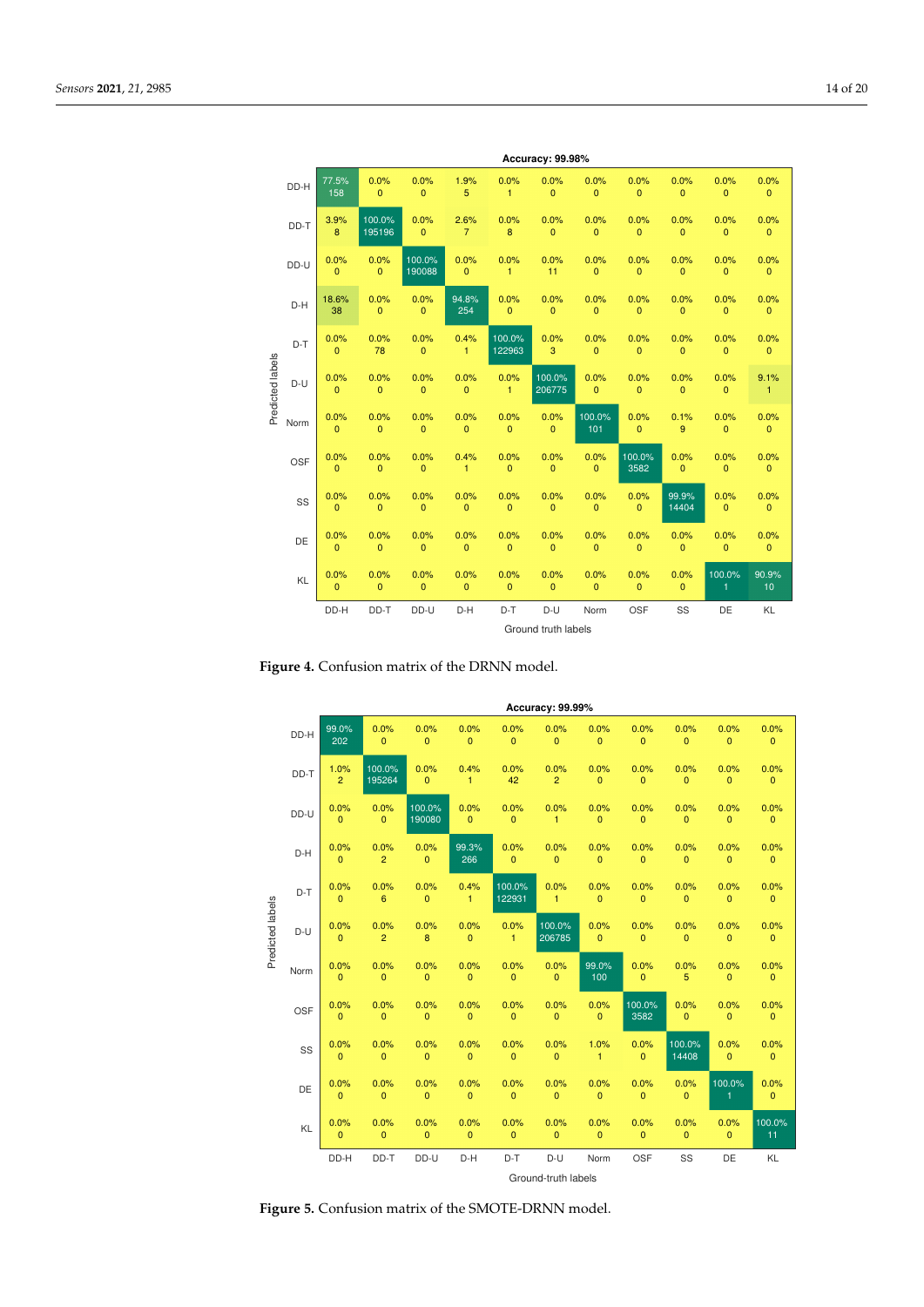The detection speeds of the DRNN and SMOTE-DRNN models were evaluated based on the number of samples in the test set and on the testing time. The DRNN model classified 733, 705 samples in 3.42 s, while it took the SMOTE-DRNN model 9.81 s to classify the same number of samples.

## *4.4. Comparison with State-of-the-Art ML/DL Models*

In this subsection, we compare the classification performance, the training speed and the detection speed of the SMOTE-DRNN model with those of the state-of-the-art ML/DL models. First, we analyse the accuracy, precision, recall, F1 score, FPR, NPV, AUC, GM and MCC of SMOTE-DRNN model and state-of-the-art ML/DL models to evaluate their ability to correctly detect normal traffic and the ten botnet attacks in IoT networks. Then, we evaluate the training speed based on the time taken to train the models with network traffic samples in the training set. Finally, the detection speed is evaluated based on the time taken to classify the network traffic samples in the test set.

Table [4](#page-14-0) shows the recall of the SMOTE-DRNN model and those of the state-of-the-art ML/DL models. Unlike the state-of-the-art ML/DL models, the SMOTE-DRNN model achieved a very high recall (>99%) in each of the 11 classes. Specifically, the SMOTE-DRNN model achieved higher recall than the state-of-the-art ML/DL models in the following cases:

- 1. The OSF, SS and KL classes for the RNN model in [\[67\]](#page-19-8);
- 2. All classes, except DU, for the SVM model in [\[67\]](#page-19-8);
- 3. All classes for the RF and NB models in [\[67\]](#page-19-8);
- 4. All classes, except DE, for the DL models in [\[68\]](#page-19-9);
- 5. All classes, except DT, DU, DE and KL, for the RDTIDS model in [\[69\]](#page-19-10); and
- 6. The OSF, SS, DE and KL classes for the BLSTM model in [\[70\]](#page-19-11).

**Table 4.** Recall of the ML and DL models across 11 classes (all metrics are in %).

<span id="page-14-0"></span>

| Model             | <b>DDH</b> | <b>DDT</b> | <b>DDU</b> | DH     | DT     | DU     | <b>OSF</b> | <b>SS</b> | DE     | KL     | Rank |
|-------------------|------------|------------|------------|--------|--------|--------|------------|-----------|--------|--------|------|
| <b>RNN</b> [67]   | 100.00     | 100.00     | 100.00     | 100.00 | 100.00 | 100.00 | 92.22      | 87.91     | 99.75  | 77.91  | 3    |
| <b>SVM [67]</b>   | 62.24      | 89.56      | 98.14      | 70.14  | 71.26  | 100.00 | 70.14      | 72.82     | 89.67  | 65.12  | 13   |
| RF [67]           | 82.26      | 88.28      | 55.26      | 82.20  | 81.77  | 82.99  | 82.20      | 69.82     | 86.55  | 81.56  | 14   |
| NB [67]           | 50.78      | 78.67      | 78.50      | 68.68  | 65.56  | 100    | 68.68      | 65.21     | 66.55  | 65.62  | 15   |
| <b>DNN</b> [68]   | 96.62      | 96.22      | 96.12      | 96.70  | 96.63  | 96.53  | 96.14      | 96.43     | 100.00 | 96.76  | 12   |
| <b>RNN</b> [68]   | 96.56      | 96.65      | 96.67      | 96.87  | 96.77  | 96.76  | 96.76      | 96.87     | 100.00 | 97.00  | 9    |
| <b>CNN</b> [68]   | 97.01      | 97.00      | 97.01      | 97.51  | 97.11  | 97.11  | 97.00      | 97.10     | 100.00 | 98.10  | 5    |
| <b>RBM</b> [68]   | 96.54      | 96.51      | 96.52      | 96.80  | 96.57  | 96.56  | 96.30      | 96.30     | 100.00 | 97.11  | 10   |
| <b>DBN</b> [68]   | 96.72      | 96.60      | 96.62      | 96.91  | 96.72  | 96.83  | 96.61      | 96.60     | 100.00 | 97.66  | 8    |
| <b>DBM</b> [68]   | 96.21      | 96.08      | 96.11      | 96.99  | 96.33  | 96.65  | 96.08      | 96.07     | 100.00 | 98.22  | 11   |
| <b>DAE</b> [68]   | 97.99      | 97.71      | 97.99      | 98.41  | 98.00  | 98.03  | 97.72      | 97.71     | 100.00 | 98.33  | 2    |
| RDTIDS [69]       | 93.17      | 95.84      | 98.66      | 77.47  | 100.00 | 100.00 | 98.16      | 99.47     | 100.00 | 100.00 | 4    |
| <b>BLSTM</b> [70] | 99.25      | 99.10      | 99.45      | 99.75  | 99.65  | 99.79  | 92.77      | 92.20     | 96.50  | 89.90  | 7    |
| <b>DRNN</b>       | 77.45      | 99.96      | 100.00     | 94.78  | 99.99  | 99.99  | 100.00     | 99.94     | 0.00   | 90.91  | 6    |
| <b>SMOTE-DRNN</b> | 99.02      | 99.99      | 100.00     | 99.25  | 99.97  | 100.00 | 100.00     | 99.97     | 100.00 | 100.00 | 1    |

Recall of the state-of-the-art ML/DL models for the Norm class was not reported in the literature. Additionally, the accuracy, precision, F1 score, FPR, NPV, AUC, GM and MCC of the state-of-the-art ML/DL models in each of the 11 classes were not reported in the literature. Furthermore, we performed the Friedman test with the corresponding post hoc Nemenyi test to compare the recall of the ML and DL models. Although the differences in the recall of the models are not statistically significant, Figure [6](#page-15-1) shows that the classification performance of the SMOTE-DRNN model is better than those of the state-of-the-art ML/DL models.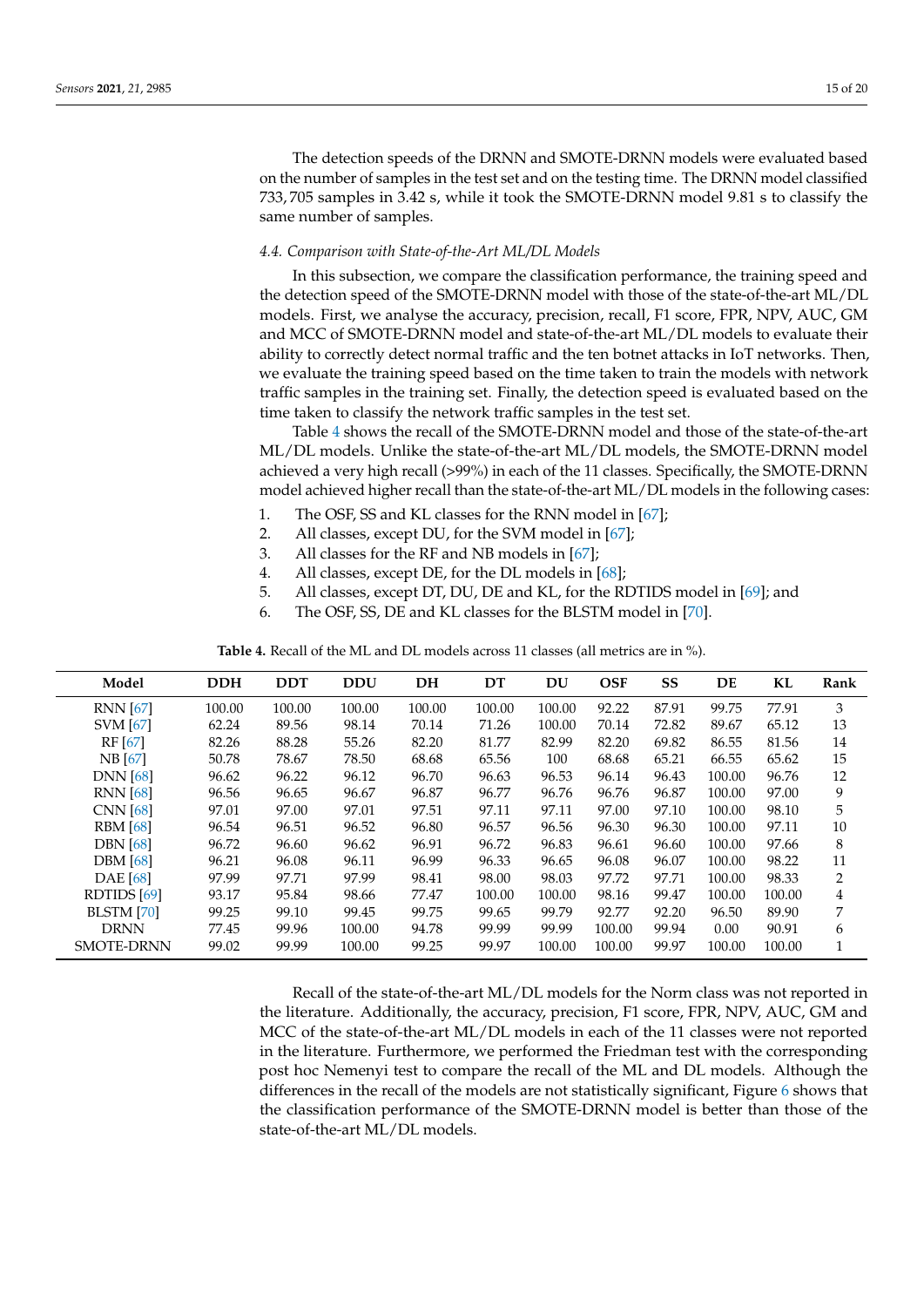<span id="page-15-1"></span>

**Figure 6.** Critical distance diagram showing the mean ranks of the ML/DL models.

Table [5](#page-15-2) presents the overall classification performance, training time and the testing time of the SMOTE-DRNN model and those of the state-of-the-art ML/DL models. The overall accuracy of the SMOTE-DRNN model was higher and its FPR was lower than those of the state-of-the-art ML/DL models. The overall precision, recall, F1 score, NPV, AUC, GM and MCC of the state-of-the-art ML/DL models were not reported in the literature. The time taken to train the SMOTE-DRNN model with network traffic samples in the training set was shorter than that of the state-of-the-art ML/DL models, except RNN [\[67\]](#page-19-8), DNN [\[68\]](#page-19-9), RDTIDS [\[69\]](#page-19-10) and BLSTM [\[70\]](#page-19-11). Ferrag et al. [\[67\]](#page-19-8) did not report the training time of the SVM, RF and NB models. The testing time of most of the state-of-the-art ML/DL models was not reported in the literature. The time taken to classify the network traffic samples in the test set was shorter than that of the RNN [\[67\]](#page-19-8) and BLSTM [\[70\]](#page-19-11) models.

**Table 5.** Overall classification performance of the ML and DL models (all metrics are in %).

<span id="page-15-2"></span>

| Model             | Acc.           | Prec.                    | Recall | <b>F1 Score</b>          | <b>FPR</b> | <b>NPV</b>               | <b>AUC</b>                   | <b>GM</b> | <b>MCC</b>               | $T_{train}$ (s) | $T_{test}$ (s) |
|-------------------|----------------|--------------------------|--------|--------------------------|------------|--------------------------|------------------------------|-----------|--------------------------|-----------------|----------------|
| <b>RNN</b> [67]   | 99.91          |                          |        | -                        | 1.28       |                          |                              |           |                          | 201.70          | 44.23          |
| <b>SVM</b> [67]   | ۰              |                          |        | -                        | 2.99       | -                        |                              |           |                          |                 |                |
| $RF$ [67]         | -              |                          | -      | $\overline{\phantom{0}}$ | 4.29       | -                        | $\overline{\phantom{a}}$     |           |                          |                 |                |
| NB [67]           | $\overline{a}$ |                          |        | -                        | 3.24       | $\overline{a}$           | $\qquad \qquad \blacksquare$ |           |                          |                 |                |
| <b>DNN</b> [68]   | 98.22          |                          |        | -                        | 1.14       | -                        |                              |           |                          | 991.60          |                |
| <b>RNN</b> [68]   | 98.31          | $\overline{\phantom{0}}$ | -      | $\overline{\phantom{0}}$ | 1.10       | $\overline{\phantom{0}}$ | $\overline{a}$               |           | $\overline{\phantom{0}}$ | 1400.60         |                |
| <b>CNN</b> [68]   | 98.37          |                          |        | -                        | 1.00       | -                        |                              |           |                          | 1367.20         |                |
| <b>RBM</b> [68]   | 98.28          | -                        | -      | $\overline{\phantom{0}}$ | 1.13       | -                        | $\overline{\phantom{a}}$     |           | $\overline{\phantom{0}}$ | 2111.90         |                |
| <b>DBN</b> [68]   | 98.31          | $\overline{\phantom{0}}$ |        | -                        | 1.12       | -                        |                              |           |                          | 2921.70         |                |
| <b>DBM</b> [68]   | 98.38          |                          |        | -                        | 1.11       |                          |                              |           |                          | 2800.10         |                |
| <b>DAE</b> [68]   | 98.39          | $\overline{\phantom{0}}$ | -      | $\overline{\phantom{0}}$ | 1.11       | $\overline{a}$           | $\overline{\phantom{0}}$     |           |                          | 2816.20         |                |
| RDTIDS [69]       | 97.00          |                          |        | $\overline{\phantom{0}}$ | 1.12       | -                        |                              |           |                          | 195.50          | 2.27           |
| BLSTM [70]        | 98.91          |                          |        |                          | 1.20       |                          |                              |           |                          | 149.60          | 69.10          |
| <b>SMOTE-DRNN</b> | 100.00         | 99.50                    | 99.75  | 99.62                    | 0.00       | 100.00                   | 99.87                        | 99.74     | 99.62                    | 1147.32         | 9.81           |

## <span id="page-15-0"></span>**5. Conclusions**

In this paper, a hybrid algorithm, SMOTE-DRNN, was proposed for the multi-class classification of highly imbalanced network traffic data to detect ten classes of botnet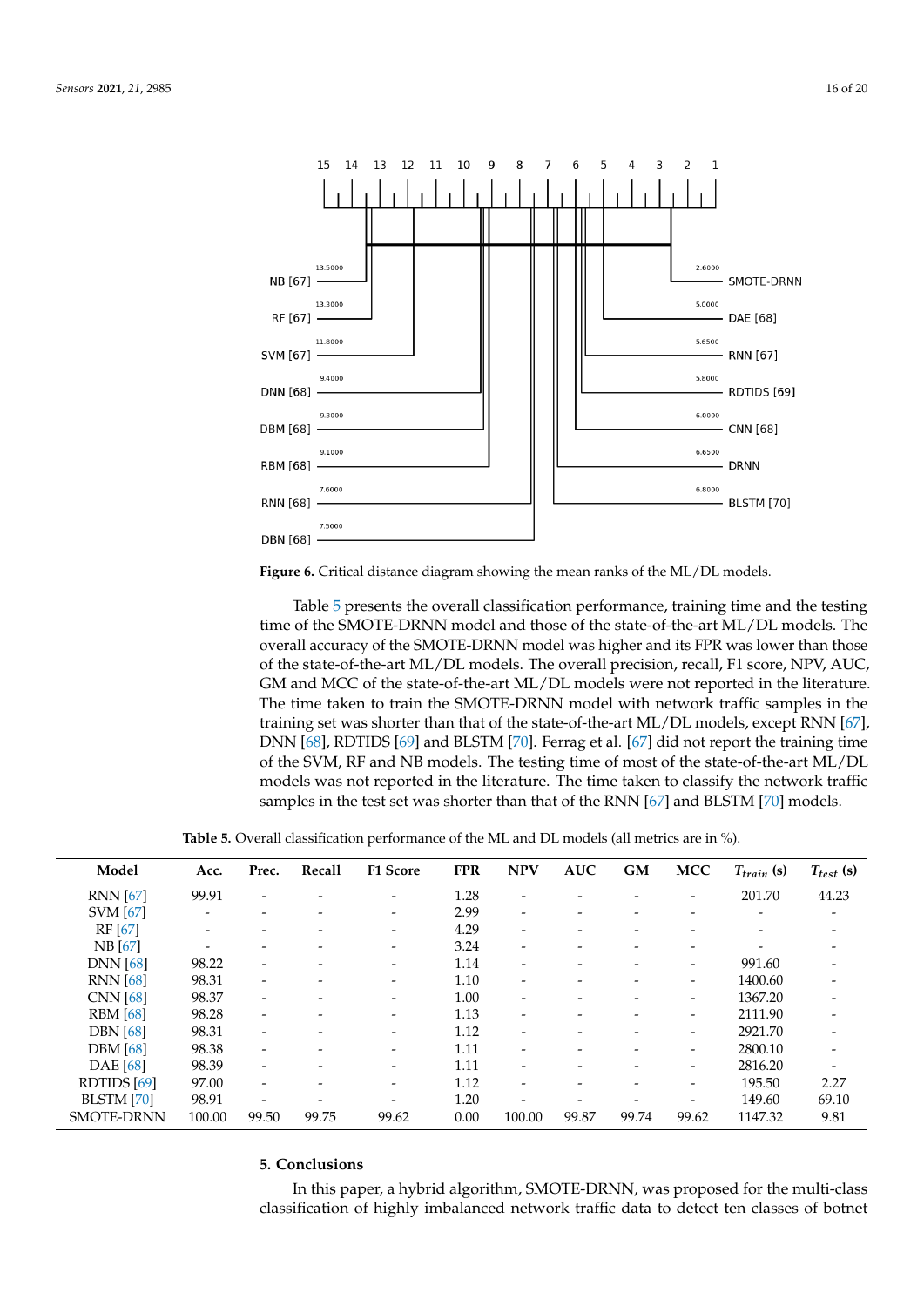attacks, namely DDH, DDT, DDU, DH, DT, DU, OSF, SS, DE and KL, in IoT networks. First, the SMOTE oversampling method generates more samples in the minority classes to achieve class balance. Then, DRNN learns the hierarchical feature representations from the balanced network traffic data to perform discriminative classification. The DRNN and SMOTE-DRNN models were trained, validated and tested with the Bot-IoT dataset, and their classification performance was analysed. Finally, the classification performance of the SMOTE-DRNN model was compared with the state-of-the-art ML/DL models. The major findings of this study are as follows:

- 1. The training and validation losses of the SMOTE-DRNN model were lower by 65.14% and 44.16%, respectively, compared to those of the DRNN model.
- 2. The DRNN and SMOTE-DRNN models achieved high classification performance in the majority classes (DDT, DDU, DT, DU, OSF and SS).
- 3. Accuracy, FPR and NPV are not suitable metrics for evaluating classification performance when the sample distribution across the classes of network traffic data is highly imbalanced.
- 4. For minority classes (DDH, DH, Norm, DE and KL), the precision, recall, F1 score, AUC, GM and MCC of the DRNN model were low due to high class imbalance.
- 5. On the other hand, the SMOTE-DRNN model achieved higher values of precision, recall, F1 score, AUC, GM and MCC in all 11 classes than the DRNN model.
- 6. The SMOTE-DRNN model outperformed the state-of-the-art ML/DL models.

These results showed that the SMOTE-DRNN model is robust against underfitting and overfitting. Additionally, SMOTE-DRNN demonstrated a better generalisation ability in minority classes. The major limitation/trade-off in the SMOTE-DRNN model is that it has a higher computation cost and longer training time than the DRNN model. In the future, we plan to investigate the effectiveness of the most recent versions of SMOTE (such as SMOTE-Cov) as well as generative DL models including Generative Adversarial Network (GAN) and Variational Autoencoder (VAE).

**Author Contributions:** Conceptualisation, S.I.P., B.A. and R.A.; methodology, S.I.P., B.A., R.A., M.H., K.A. and A.A.A.; software, S.I.P.; validation, S.I.P., B.A. and R.A.; formal analysis, S.I.P. and B.A.; investigation, S.I.P.; resources, B.A. and R.A.; data curation, S.I.P.; writing—original draft preparation, S.I.P.; writing—review and editing, B.A., R.A., M.H., K.A. and A.A.A.; visualisation, S.I.P. and B.A.; supervision, B.A. and M.H.; project administration, B.A., R.A. and M.H.; funding acquisition, B.A. and A.A.A. All authors have read and agreed to the published version of the manuscript.

**Funding:** This research was funded in part by Cyraatek Ltd UK; the Faculty of Science & Engineering, Manchester Metropolitan University; ENERGY-IQ project, a UK–Canada Power Forward Smart Grid Demonstrator project funded by The Department for Business, Energy and Industrial Strategy (BEIS) under Grant 7454460; the NICE (Nigerian Intelligent Clean Energy) Marketplace project funded by the Department for International Development (DFID); and the Covenant University Centre for Research, Innovation and Discovery (CUCRID).

**Institutional Review Board Statement:** Not applicable.

**Informed Consent Statement:** Not applicable.

**Data Availability Statement:** Bot-IoT dataset is available from [https://ieee-dataport.org/documents/](https://ieee-dataport.org/documents/bot-iot-dataset) [bot-iot-dataset](https://ieee-dataport.org/documents/bot-iot-dataset) (accessed on 12 January 2021).

**Conflicts of Interest:** The authors declare no conflict of interest. The funders had no role in the design of the study; in the collection, analyses or interpretation of data; in the writing of the manuscript; or in the decision to publish the results.

#### **References**

- <span id="page-16-0"></span>1. Zanella, A.; Bui, N.; Castellani, A.; Vangelista, L.; Zorzi, M. Internet of things for smart cities. *IEEE Internet Things J.* **2014**, *1*, 22–32. [\[CrossRef\]](http://doi.org/10.1109/JIOT.2014.2306328)
- <span id="page-16-1"></span>2. Cisco. Annual Internet Report (2018–2023). Available online: [https://www.cisco.com/c/en/us/solutions/collateral/executive](https://www.cisco.com/c/en/us/solutions/collateral/executive-perspectives/annual-internet-report/white-paper-c11-741490.html)[perspectives/annual-internet-report/white-paper-c11-741490.html](https://www.cisco.com/c/en/us/solutions/collateral/executive-perspectives/annual-internet-report/white-paper-c11-741490.html) (accessed on 19 September 2020).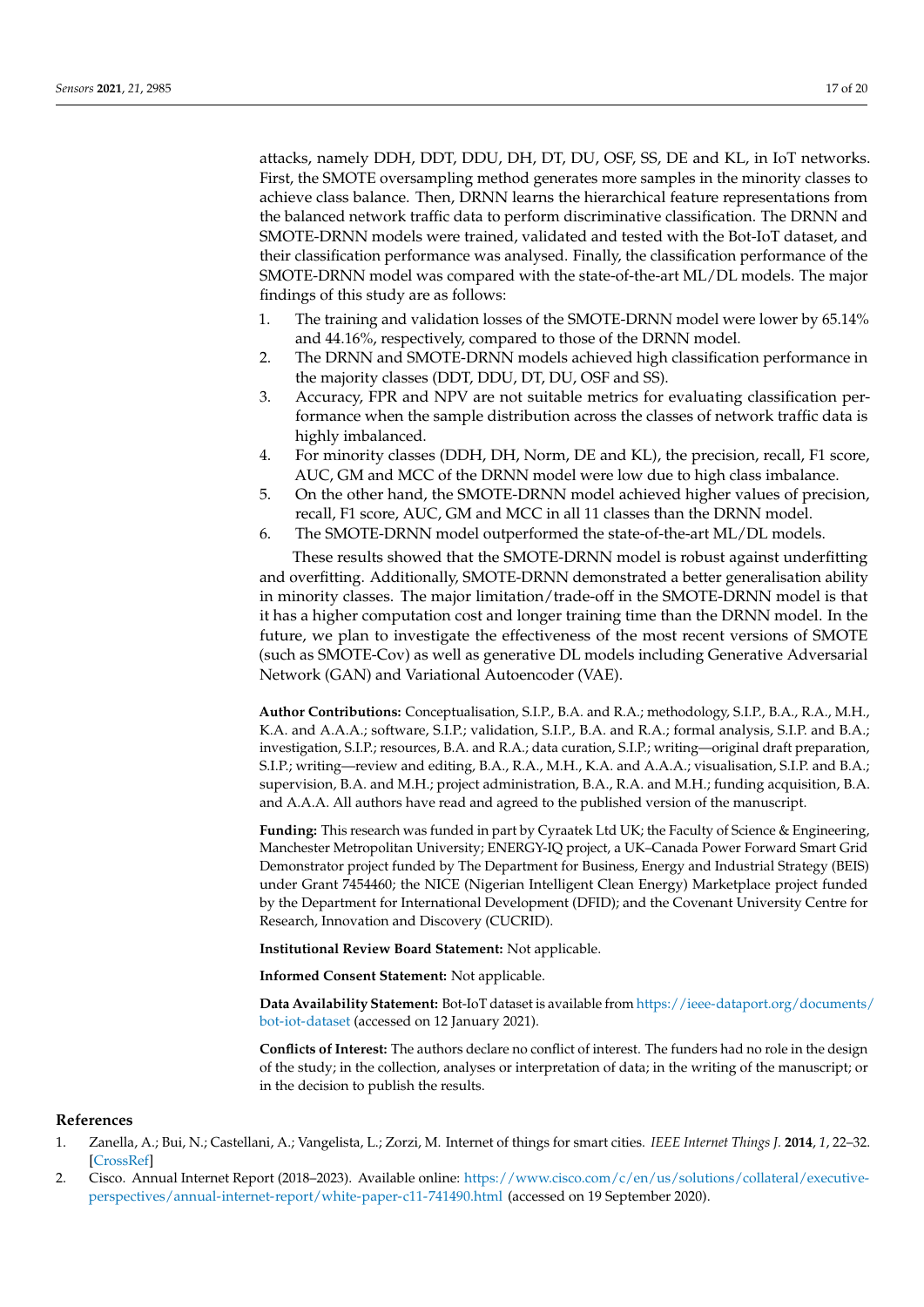- <span id="page-17-0"></span>3. Vormayr, G.; Zseby, T.; Fabini, J. Botnet communication patterns. *IEEE Commun. Surv. Tutor.* **2017**, *19*, 2768–2796. [\[CrossRef\]](http://dx.doi.org/10.1109/COMST.2017.2749442)
- <span id="page-17-1"></span>4. Antonakakis, M.; April, T.; Bailey, M.; Bernhard, M.; Bursztein, E.; Cochran, J.; Durumeric, Z.; Halderman, J.A.; Invernizzi, L.; Kallitsis, M.; et al. Understanding the mirai botnet. In Proceedings of the 26th USENIX Security Symposium (USENIX Security 17), Vancouver, BC, Canada, 16–18 August 2017; pp. 1093–1110.
- <span id="page-17-2"></span>5. Kolias, C.; Kambourakis, G.; Stavrou, A.; Voas, J. DDoS in the IoT: Mirai and other botnets. *Computer* **2017**, *50*, 80–84. [\[CrossRef\]](http://dx.doi.org/10.1109/MC.2017.201)
- <span id="page-17-3"></span>6. Lee, R.M.; Assante, M.J.; Tim, C. Analysis of the cyber attack on the Ukrainian power grid. *Electr. Inf. Shar. Anal. Cent.* **2016**, *388*, 1–23.
- 7. Davis, B.D.; Mason, J.C.; Anwar, M. Vulnerability Studies and Security Postures of IoT Devices: A Smart Home Case Study. *IEEE Internet Things J.* **2020**, *7*, 10102–10110. [\[CrossRef\]](http://dx.doi.org/10.1109/JIOT.2020.2983983)
- 8. Zhou, W.; Jia, Y.; Peng, A.; Zhang, Y.; Liu, P. The effect of iot new features on security and privacy: New threats, existing solutions, and challenges yet to be solved. *IEEE Internet Things J.* **2018**, *6*, 1606–1616. [\[CrossRef\]](http://dx.doi.org/10.1109/JIOT.2018.2847733)
- 9. Stoyanova, M.; Nikoloudakis, Y.; Panagiotakis, S.; Pallis, E.; Markakis, E.K. A Survey on the Internet of Things (IoT) Forensics: Challenges, Approaches and Open Issues. *IEEE Commun. Surv. Tutor.* **2020**, *22*, 1191–1221. [\[CrossRef\]](http://dx.doi.org/10.1109/COMST.2019.2962586)
- 10. Stellios, I.; Kotzanikolaou, P.; Psarakis, M.; Alcaraz, C.; Lopez, J. A survey of iot-enabled cyberattacks: Assessing attack paths to critical infrastructures and services. *IEEE Commun. Surv. Tutor.* **2018**, *20*, 3453–3495. [\[CrossRef\]](http://dx.doi.org/10.1109/COMST.2018.2855563)
- <span id="page-17-4"></span>11. Qiu, T.; Chen, N.; Li, K.; Atiquzzaman, M.; Zhao, W. How can heterogeneous Internet of Things build our future: A survey. *IEEE Commun. Surv. Tutor.* **2018**, *20*, 2011–2027. [\[CrossRef\]](http://dx.doi.org/10.1109/COMST.2018.2803740)
- <span id="page-17-5"></span>12. McMillen, D.; Gao, W.; DeBeck, C. A New Botnet Attack Just Mozied into Town. Available online: [https://securityintelligence.](https://securityintelligence.com/posts/botnet-attack-mozi-mozied-into-town/) [com/posts/botnet-attack-mozi-mozied-into-town/](https://securityintelligence.com/posts/botnet-attack-mozi-mozied-into-town/) (accessed on 18 September 2020).
- <span id="page-17-6"></span>13. Soltan, S.; Mittal, P.; Poor, H.V. BlackIoT: IoT botnet of high wattage devices can disrupt the power grid. In Proceedings of the 27th USENIX Security Symposium (USENIX Security 18), Baltimore, MD, USA, 15–17 August 2018; pp. 15–32.
- <span id="page-17-7"></span>14. Soltan, S.; Mittal, P.; Poor, H.V. Protecting the grid against iot botnets of high-wattage devices. *arXiv* **2018**, arXiv:1808.03826.
- <span id="page-17-8"></span>15. Lallie, H.S.; Shepherd, L.A.; Nurse, J.R.; Erola, A.; Epiphaniou, G.; Maple, C.; Bellekens, X. Cyber security in the age of covid-19: A timeline and analysis of cyber-crime and cyber-attacks during the pandemic. *arXiv* **2020**, arXiv:2006.11929.
- <span id="page-17-9"></span>16. Koroniotis, N.; Moustafa, N.; Sitnikova, E.; Turnbull, B. Towards the development of realistic botnet dataset in the internet of things for network forensic analytics: Bot-iot dataset. *Future Gener. Comput. Syst.* **2019**, *100*, 779–796. [\[CrossRef\]](http://dx.doi.org/10.1016/j.future.2019.05.041)
- <span id="page-17-10"></span>17. Zhang, M.; Li, J.; Li, Y.; Xu, R. Deep Learning for Short-Term Voltage Stability Assessment of Power Systems. *IEEE Access* **2021**, *9*, 29711–29718. [\[CrossRef\]](http://dx.doi.org/10.1109/ACCESS.2021.3057659)
- <span id="page-17-11"></span>18. Ajdani, M.; Ghaffary, H. Introduced a new method for enhancement of intrusion detection with random forest and PSO algorithm. *Secur. Priv.* **2021**, *4*, e147.
- <span id="page-17-12"></span>19. Mohammadi, M.; Rashid, T.A.; Karim, S.H.T.; Aldalwie, A.H.M.; Tho, Q.T.; Bidaki, M.; Rahmani, A.M.; Hoseinzadeh, M. A comprehensive survey and taxonomy of the SVM-based intrusion detection systems. *J. Netw. Comput. Appl.* **2021**, *178*, 102983. [\[CrossRef\]](http://dx.doi.org/10.1016/j.jnca.2021.102983)
- <span id="page-17-13"></span>20. Ramaiah, M.; Chandrasekaran, V.; Ravi, V.; Kumar, N. An intrusion detection system using optimized deep neural network architecture. *Trans. Emerg. Telecommun. Technol.* **2021**, *32*, e4221.
- <span id="page-17-14"></span>21. Popoola, S.I.; Adebisi, B.; Hammoudeh, M.; Gacanin, H.; Gui, G. Stacked recurrent neural network for botnet detection in smart homes. *Comput. Electr. Eng.* **2021**, *92*, 107039. [\[CrossRef\]](http://dx.doi.org/10.1016/j.compeleceng.2021.107039)
- <span id="page-17-15"></span>22. Popoola, S.I.; Adebisi, B.; Hammoudeh, M.; Gui, G.; Gacanin, H. Hybrid Deep Learning for Botnet Attack Detection in the Internet of Things Networks. *IEEE Internet Things J.* **2020**, *8*, 4944–4956. [\[CrossRef\]](http://dx.doi.org/10.1109/JIOT.2020.3034156)
- <span id="page-17-16"></span>23. Popoola, S.I.; Ande, R.; Fatai, K.B.; Adebisi, B. Deep Bidirectional Gated Recurrent Unit for Botnet Detection in Smart Homes. In *Machine Learning and Data Mining for Emerging Trend in Cyber Dynamics: Theories and Applications*; Springer: Cham, Switzerland, 2021; p. 29.
- <span id="page-17-17"></span>24. Aversano, L.; Bernardi, M.L.; Cimitile, M.; Pecori, R. A systematic review on Deep Learning approaches for IoT security. *Comput. Sci. Rev.* **2021**, *40*, 100389. [\[CrossRef\]](http://dx.doi.org/10.1016/j.cosrev.2021.100389)
- 25. Chauhan, M.; Agarwal, M. Study of Various Intrusion Detection Systems: A Survey. *Smart Sustain. Intell. Syst.* **2021**, *25*, 355–372.
- 26. Sarker, I.H. Machine learning: Algorithms, real-world applications and research directions. *SN Comput. Sci.* **2021**, *2*, 1–21. [\[CrossRef\]](http://dx.doi.org/10.1007/s42979-021-00592-x)
- 27. Khraisat, A.; Alazab, A. A critical review of intrusion detection systems in the internet of things: Techniques, deployment strategy, validation strategy, attacks, public datasets and challenges. *Cybersecurity* **2021**, *4*, 1–27. [\[CrossRef\]](http://dx.doi.org/10.1186/s42400-021-00077-7)
- 28. Hamid, H.; Noor, R.M.; Omar, S.N.; Ahmedy, I.; Anjum, S.S.; Shah, S.A.A.; Kaur, S.; Othman, F.; Tamil, E.M. IoT-based botnet attacks systematic mapping study of literature. *Scientometrics* **2021**, *126*, 2759–2800. [\[CrossRef\]](http://dx.doi.org/10.1007/s11192-020-03819-5)
- <span id="page-17-18"></span>29. Ahmad, R.; Alsmadi, I. Machine learning approaches to IoT security: A systematic literature review. *Internet Things* **2021**, *14*, 100365. [\[CrossRef\]](http://dx.doi.org/10.1016/j.iot.2021.100365)
- <span id="page-17-19"></span>30. Fernández, A.; García, S.; del Jesus, M.J.; Herrera, F. A study of the behaviour of linguistic fuzzy rule based classification systems in the framework of imbalanced data-sets. *Fuzzy Sets Syst.* **2008**, *159*, 2378–2398. [\[CrossRef\]](http://dx.doi.org/10.1016/j.fss.2007.12.023)
- <span id="page-17-20"></span>31. Van Hulse, J.; Khoshgoftaar, T.M.; Napolitano, A. Experimental perspectives on learning from imbalanced data. In Proceedings of the 24th International Conference on Machine Learning, Corvallis, OR, USA, 20–24 June 2007; pp. 935–942.
- <span id="page-17-21"></span>32. Jing, X.Y.; Zhang, X.; Zhu, X.; Wu, F.; You, X.; Gao, Y.; Shan, S.; Yang, J.Y. Multiset feature learning for highly imbalanced data classification. *IEEE Trans. Pattern Anal. Mach. Intell.* **2019**, *43*, 139–156. [\[CrossRef\]](http://dx.doi.org/10.1109/TPAMI.2019.2929166) [\[PubMed\]](http://www.ncbi.nlm.nih.gov/pubmed/31331881)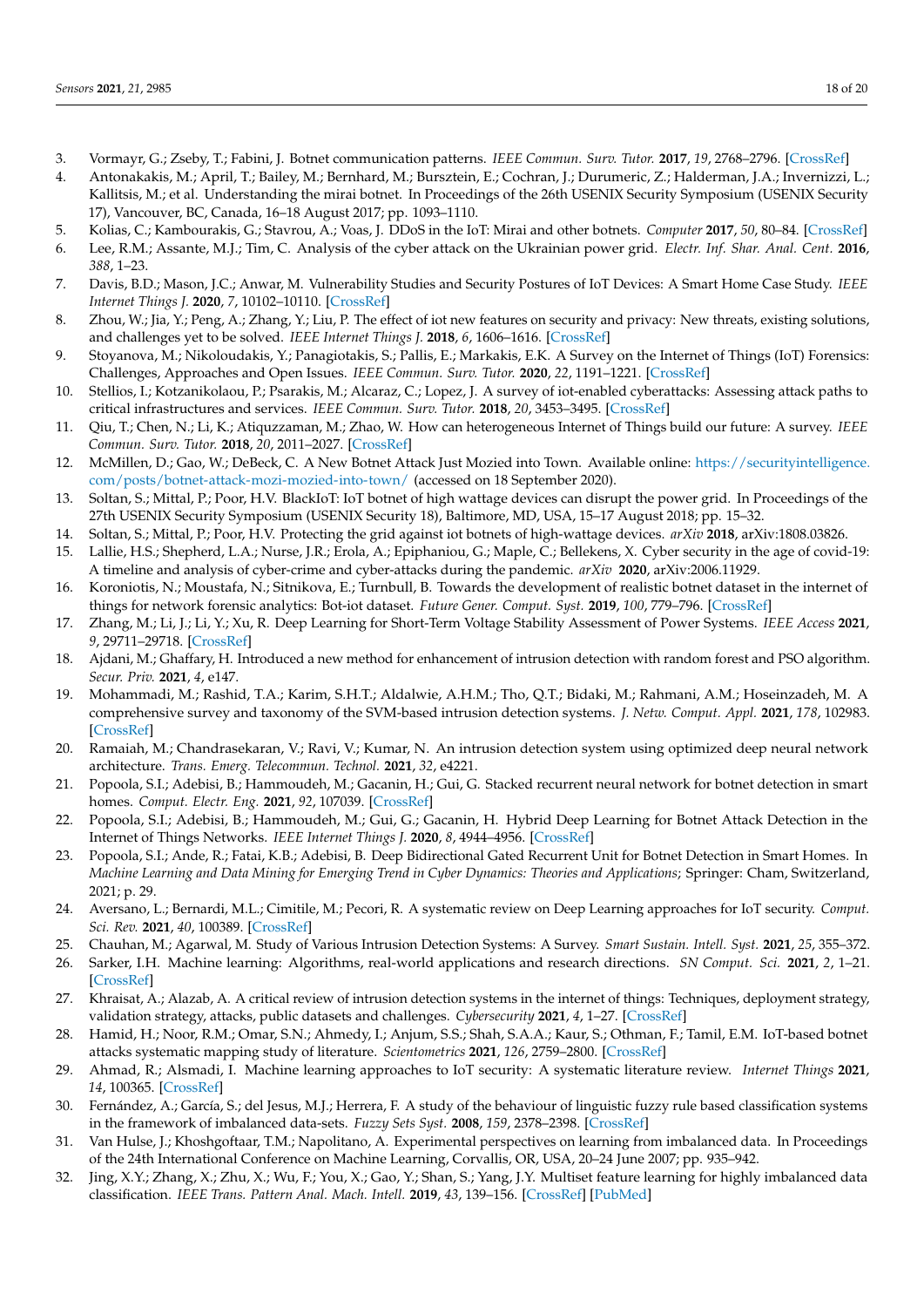- <span id="page-18-0"></span>33. Jo, T.; Japkowicz, N. Class imbalances versus small disjuncts. *ACM Sigkdd Explor. Newsl.* **2004**, *6*, 40–49. [\[CrossRef\]](http://dx.doi.org/10.1145/1007730.1007737)
- <span id="page-18-1"></span>34. Lu, Y.; Cheung, Y.m.; Tang, Y.Y. Bayes Imbalance Impact Index: A Measure of Class Imbalanced Data Set for Classification Problem. *IEEE Trans. Neural Netw. Learn. Syst.* **2019**, *31*, 3525–3539. [\[CrossRef\]](http://dx.doi.org/10.1109/TNNLS.2019.2944962) [\[PubMed\]](http://www.ncbi.nlm.nih.gov/pubmed/31689217)
- <span id="page-18-2"></span>35. Odusami, M.; Misra, S.; Adetiba, E.; Abayomi-Alli, O.; Damasevicius, R.; Ahuja, R. An improved model for alleviating layer seven distributed denial of service intrusion on webserver. *J. Phys. Conf. Ser.* **2019**, *1235*, 012020. [\[CrossRef\]](http://dx.doi.org/10.1088/1742-6596/1235/1/012020)
- <span id="page-18-3"></span>36. Biswas, R.; Roy, S. Botnet traffic identification using neural networks. *Multimed. Tools Appl.* **2021**. [\[CrossRef\]](http://dx.doi.org/10.1007/s11042-021-10765-8)
- <span id="page-18-4"></span>37. Tyagi, H.; Kumar, R. Attack and Anomaly Detection in IoT Networks Using Supervised Machine Learning Approaches. *Rev. d'Intell. Artif.* **2021**, *35*, 11–21.
- <span id="page-18-5"></span>38. Lo, W.W.; Layeghy, S.; Sarhan, M.; Gallagher, M.; Portmann, M. E-GraphSAGE: A Graph Neural Network based Intrusion Detection System. *arXiv* **2021**, arXiv:2103.16329.
- <span id="page-18-6"></span>39. Chauhan, P.; Atulkar, M. Selection of Tree Based Ensemble Classifier for Detecting Network Attacks in IoT. In Proceedings of the 2021 International Conference on Emerging Smart Computing and Informatics (ESCI), Pune, India, 5–7 March 2021; pp. 770–775.
- <span id="page-18-7"></span>40. Idrissi, I.; Boukabous, M.; Azizi, M.; Moussaoui, O.; El Fadili, H. Toward a deep learning-based intrusion detection system for IoT against botnet attacks. *IAES Int. J. Artif. Intell.* **2021**, *10*, 110.
- <span id="page-18-8"></span>41. Huong, T.T.; Bac, T.P.; Long, D.M.; Thang, B.D.; Luong, T.D.; Binh, N.T. An Efficient Low Complexity Edge-Cloud Framework for Security in IoT Networks. In Proceedings of the 2020 IEEE Eighth International Conference on Communications and Electronics (ICCE), Phu Quoc Island, Vietnam, 13–15 January 2021; pp. 533–539.
- <span id="page-18-9"></span>42. Huong, T.T.; Bac, T.P.; Long, D.M.; Thang, B.D.; Binh, N.T.; Luong, T.D.; Phuc, T.K. LocKedge: Low-Complexity Cyberattack Detection in IoT Edge Computing. *IEEE Access* **2021**, *9*, 29696–29710. [\[CrossRef\]](http://dx.doi.org/10.1109/ACCESS.2021.3058528)
- <span id="page-18-10"></span>43. Lee, S.; Abdullah, A.; Jhanjhi, N.; Kok, S. Classification of botnet attacks in IoT smart factory using honeypot combined with machine learning. *PeerJ Comput. Sci.* **2021**, *7*, e350. [\[CrossRef\]](http://dx.doi.org/10.7717/peerj-cs.350) [\[PubMed\]](http://www.ncbi.nlm.nih.gov/pubmed/33817000)
- <span id="page-18-11"></span>44. Shafiq, M.; Tian, Z.; Sun, Y.; Du, X.; Guizani, M. Selection of effective machine learning algorithm and Bot-IoT attacks traffic identification for internet of things in smart city. *Future Gener. Comput. Syst.* **2020**, *107*, 433–442. [\[CrossRef\]](http://dx.doi.org/10.1016/j.future.2020.02.017)
- <span id="page-18-12"></span>45. Tiwari, V.; Jain, P.K.; Tandon, P. A bijective soft set theoretic approach for concept selection in design process. *J. Eng. Des.* **2017**, *28*, 100–117. [\[CrossRef\]](http://dx.doi.org/10.1080/09544828.2016.1274718)
- <span id="page-18-13"></span>46. Zakariyya, I.; Al-Kadri, M.O.; Kalutarage, H. Resource Efficient Boosting Method for IoT Security Monitoring. In Proceedings of the 2021 IEEE 18th Annual Consumer Communications & Networking Conference (CCNC), Las Vegas, NV, USA, 9–12 January 2021; pp. 1–6.
- <span id="page-18-14"></span>47. Susilo, B.; Sari, R.F. Intrusion Detection in Software Defined Network Using Deep Learning Approach. In Proceedings of the 2021 IEEE 11th Annual Computing and Communication Workshop and Conference (CCWC), Las Vegas, NV, USA, 27–30 January 2021; pp. 0807–0812.
- <span id="page-18-15"></span>48. Ahmed, H.I.; Nasr, A.A.; Abdel-Mageid, S.M.; Aslan, H.K. DADEM: Distributed Attack Detection Model Based on Big Data Analytics for the Enhancement of the Security of Internet of Things (IoT). *Int. J. Ambient. Comput. Intell.* **2021**, *12*, 114–139. [\[CrossRef\]](http://dx.doi.org/10.4018/IJACI.2021010105)
- <span id="page-18-16"></span>49. Das, A.; Ajila, S.A.; Lung, C.H. A Comprehensive Analysis of Accuracies of Machine Learning Algorithms for Network Intrusion Detection. In Proceedings of the International Conference on Machine Learning for Networking, Paris, France, 3–5 December 2019; pp. 40–57.
- <span id="page-18-17"></span>50. Alshamkhany, M.; Alshamkhany, W.; Mansour, M.; Khan, M.; Dhou, S.; Aloul, F. Botnet Attack Detection using Machine Learning. In Proceedings of the 2020 14th International Conference on Innovations in Information Technology (IIT), Abu Dhabi, United Arab Emirates, 16–17 November 2020; pp. 203–208.
- <span id="page-18-18"></span>51. Sriram, S.; Vinayakumar, R.; Alazab, M.; Soman, K. Network Flow based IoT Botnet Attack Detection using Deep Learning. In Proceedings of the IEEE INFOCOM 2020—IEEE Conference on Computer Communications Workshops (INFOCOM WKSHPS), Toronto, ON, Canada, 6–9 July 2020; pp. 189–194.
- <span id="page-18-19"></span>52. Priya, V.; Thaseen, I.S.; Gadekallu, T.R.; Aboudaif, M.K.; Nasr, E.A. Robust attack detection approach for IIoT using ensemble classifier. *arXiv* **2021**, arXiv:2102.01515.
- <span id="page-18-20"></span>53. Kunang, Y.N.; Nurmaini, S.; Stiawan, D.; Suprapto, B.Y. Improving Classification Attacks in IOT Intrusion Detection System using Bayesian Hyperparameter Optimization. In Proceedings of the 2020 3rd International Seminar on Research of Information Technology and Intelligent Systems (ISRITI), Yogyakarta, Indonesia, 10–11 December 2020; pp. 146–151.
- <span id="page-18-21"></span>54. Zixu, T.; Liyanage, K.S.K.; Gurusamy, M. Generative Adversarial Network and Auto Encoder based Anomaly Detection in Distributed IoT Networks. In Proceedings of the GLOBECOM 2020—2020 IEEE Global Communications Conference, Taipei, Taiwan, 7–11 December 2020; pp. 1–7.
- <span id="page-18-22"></span>55. Ge, M.; Syed, N.F.; Fu, X.; Baig, Z.; Robles-Kelly, A. Towards a deep learning-driven intrusion detection approach for Internet of Things. *Comput. Netw.* **2021**, *186*, 107784. [\[CrossRef\]](http://dx.doi.org/10.1016/j.comnet.2020.107784)
- <span id="page-18-23"></span>56. NG, B.A.; Selvakumar, S. Anomaly detection framework for Internet of things traffic using vector convolutional deep learning approach in fog environment. *Future Gener. Comput. Syst.* **2020**, *113*, 255–265.
- <span id="page-18-24"></span>57. Asadi, M.; Jamali, M.A.J.; Parsa, S.; Majidnezhad, V. Detecting botnet by using particle swarm optimization algorithm based on voting system. *Future Gener. Comput. Syst.* **2020**, *107*, 95–111. [\[CrossRef\]](http://dx.doi.org/10.1016/j.future.2020.01.055)
- <span id="page-18-25"></span>58. Khraisat, A.; Gondal, I.; Vamplew, P.; Kamruzzaman, J.; Alazab, A. A Novel Ensemble of Hybrid Intrusion Detection System for Detecting Internet of Things Attacks. *Electronics* **2019**, *8*, 1210. [\[CrossRef\]](http://dx.doi.org/10.3390/electronics8111210)